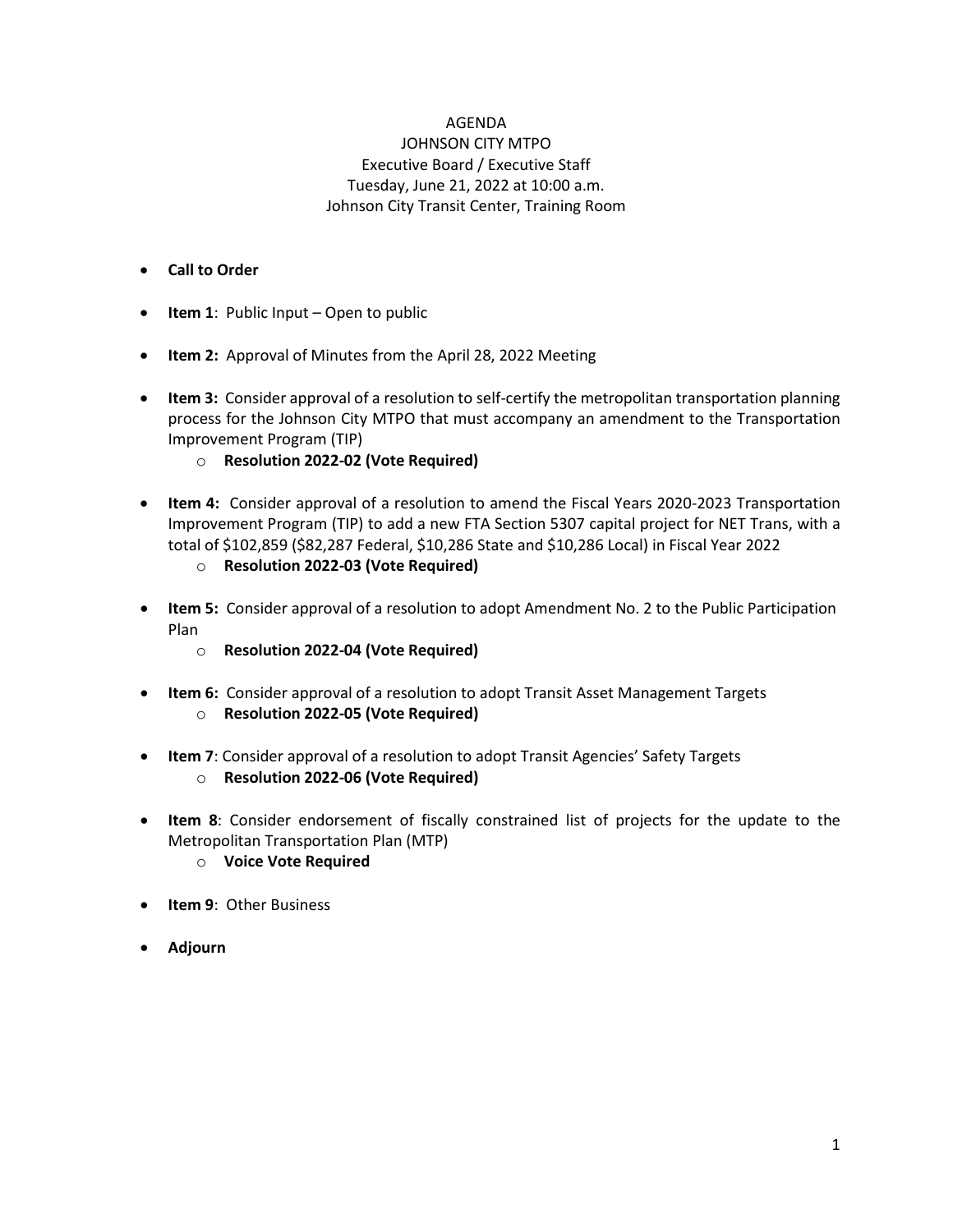## <span id="page-1-0"></span>**ITEM 1 Public Input**

## **ITEM 2**

**Approval of the minutes from the April 28, 2022 Meeting**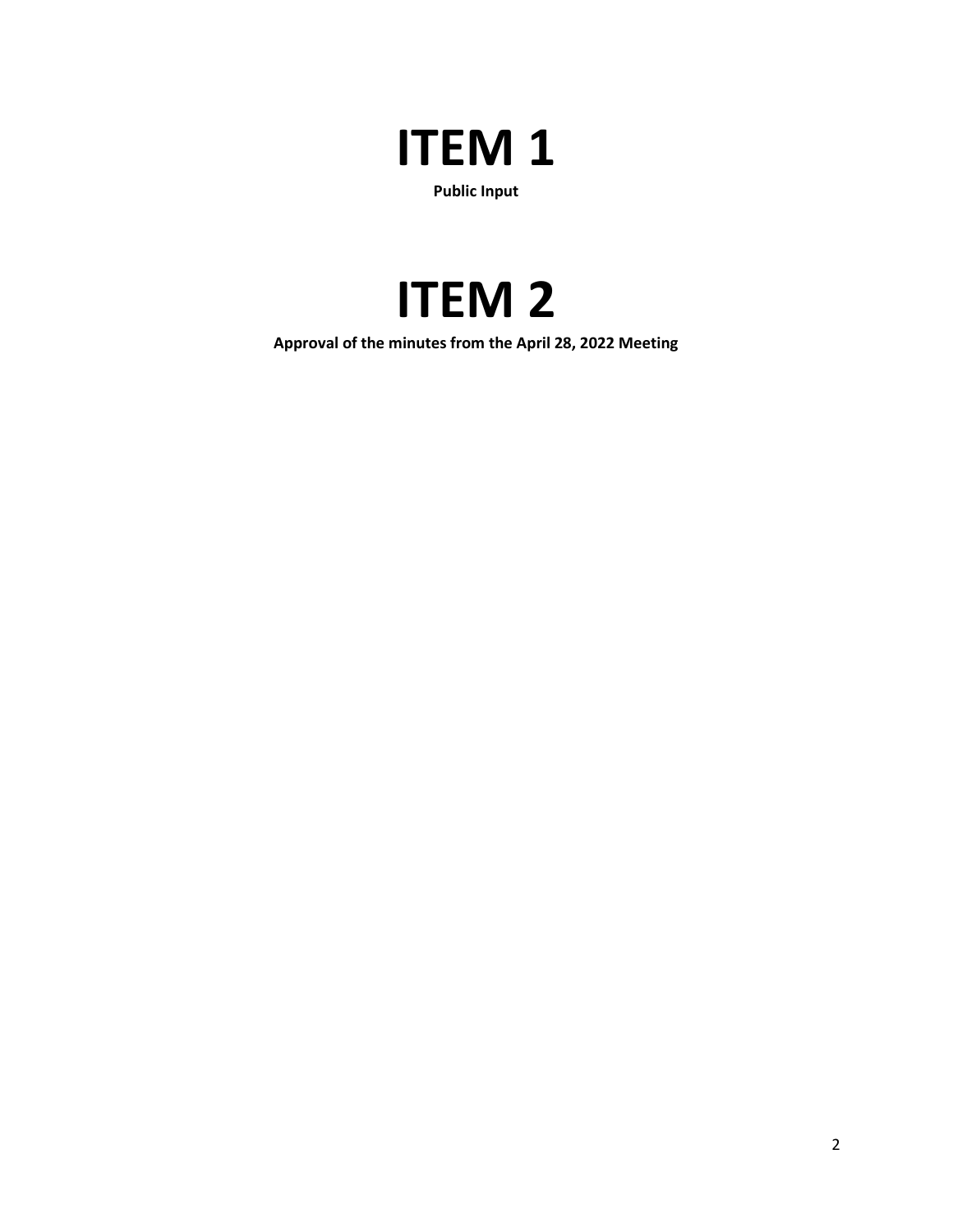#### **JOHNSON CITY MTPO Minutes of the Executive Board and Executive Staff Meeting Thursday, April 28, 2022 at 10:00 a.m. Location: Johnson City Transit Center, Training Room**

#### **Executive Board Present**

Charlie Stahl for the Honorable Mayor Joseph C. Wise, City of Johnson City, Chairman Logan Engle for the Honorable Mayor Curt Alexander, City of Elizabethton The Honorable Chuck Vest, Town of Jonesborough Johnny Deakins, Jr. for the Honorable Mayor Joe Grandy, Washington County Ronda Sawyer for the Honorable Governor Bill Lee, State of Tennessee John Deakins, Jr., Tennessee County Highway Officials Association

#### **Executive Board Not Present**

The Honorable Mayor Richard Bowling, Town of Bluff City The Honorable Mayor Kathy Bullen, Town of Unicoi The Honorable Mayor Patty Woodby, Carter County

#### **Executive Staff Present**

Charlie Stahl for Cathy Ball, City of Johnson City, Chairman Logan Engle for Daniel Estes, City of Elizabethton Kim Kreckow for Eldonna Janutolo, Johnson City Transit John Deakins, Jr., Washington County Highway Department Ronda Sawyer, Tennessee Department of Transportation (TDOT)

#### **Executive Staff Not Present**

The Honorable Mayor Richard Bowling, Town of Bluff City Glenn Rosenoff, Town of Jonesborough Debbie Kessler, Town of Unicoi Roger Colbaugh, Carter County Highway Department Susan Reid, First Tennessee Development District Federal Highway Administration (FHWA) Federal Transit Administration (FTA)

#### **Others Attending**

Glenn Berry, Johnson City MTPO Mary Butler, Johnson City MTPO Matthew Balogh, Elizabethton Anthony Todd, Johnson City Ambre Torbett, Sullivan County Candace Long, NET Trans Jon McCurry, NET Trans Tracy Kissel, NET Trans Jason Farmer, TDOT District 17 Michael Dick, TDOT District 17 Randy Dodson, Mattern & Craig Kayla Ferguson, KCI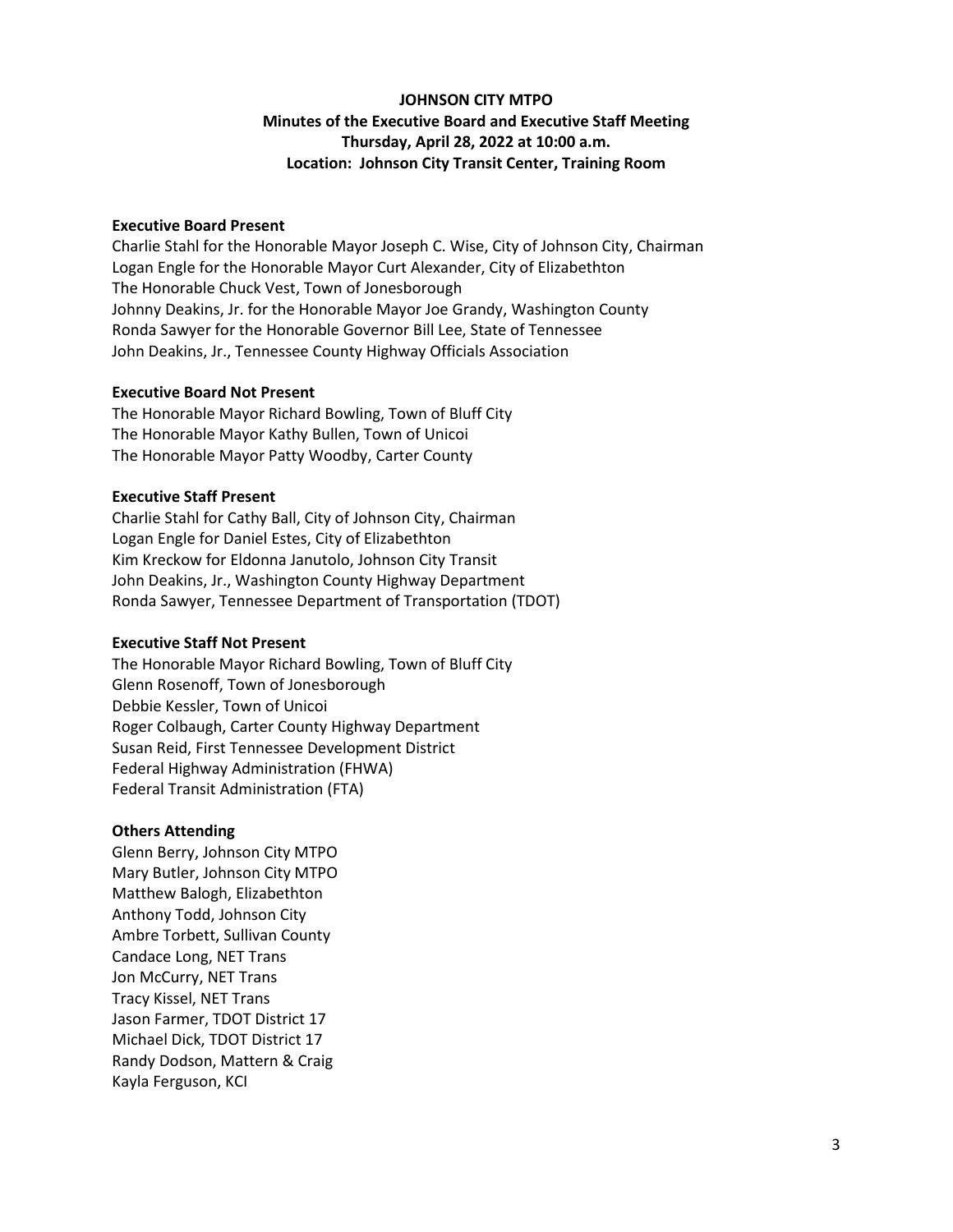#### **Summary of Motions:**

- **Approved** Minutes from January 27, 2022 meeting;
- **Approved**  Resolution 2022-01 Adopted the 2022 Johnson City Urbanized Area Coordinated Public Transit – Human Services Transportation Plan; and
- **Endorsed** projected revenues and assumptions for the update to the Metropolitan Transportation Plan.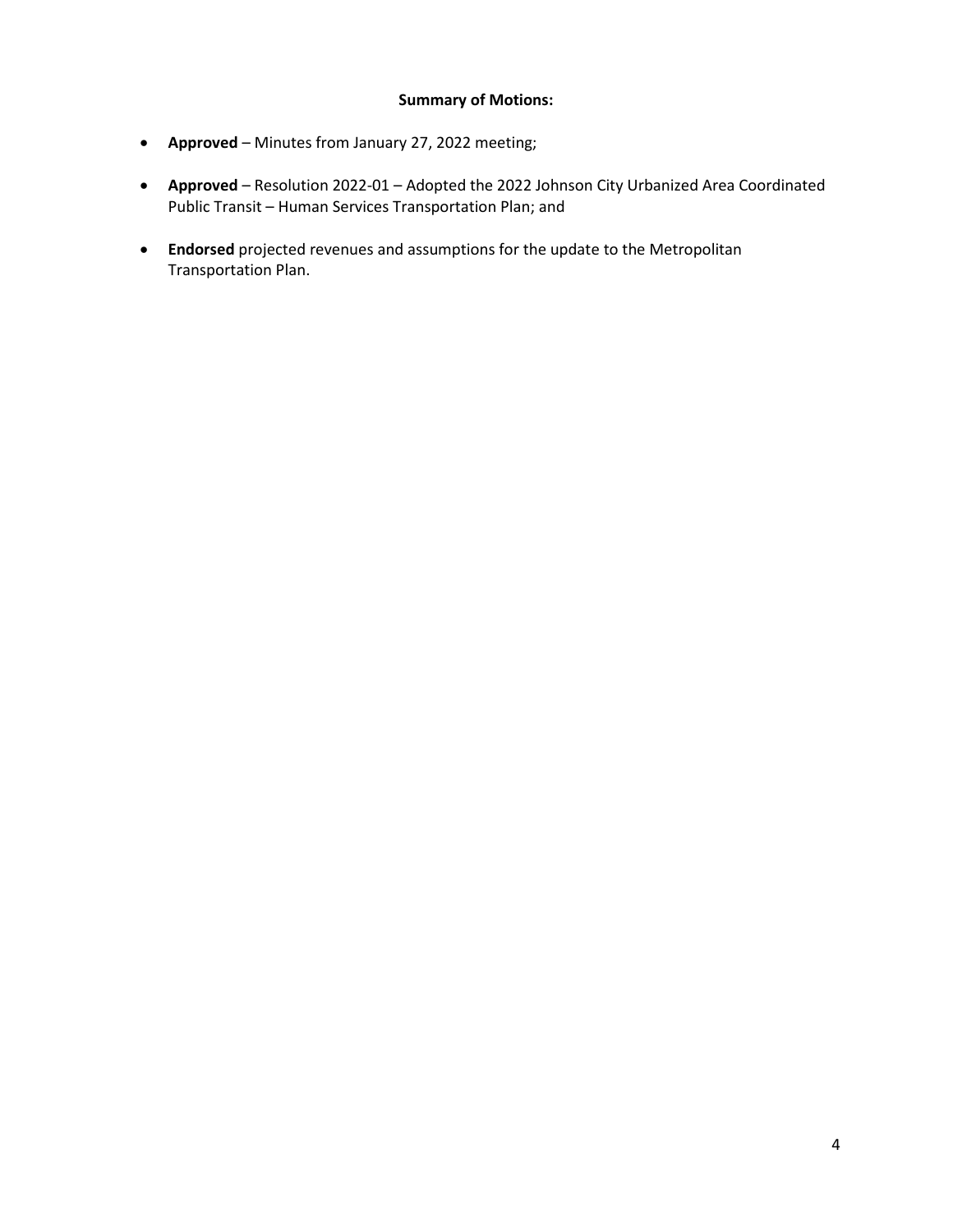**Call to Order:** Meeting called to order at 10:03 a.m. by the Acting Chairman, Mr. Charlie Stahl, standing in for the Honorable Mayor Joseph C. Wise.

**Agenda Item 1**: Chairman Mr. Stahl asked if there was any input from the public. There were no comments from the public.

**Agenda Item 2:** The minutes from the January 27, 2022 meeting were reviewed.

Mr. John Deakins Jr. made a motion for the board to approve the minutes of the January 27, 2022 meeting. Ms. Ronda Sawyer seconded the motion.

All approved. **Motion carried.**

**Agenda Item 3**: Chairman Mr. Stahl moved to Item 3, for the Executive Board to consider a resolution to adopt the 2022 Johnson City Urbanized Area Coordinated Public Transit – Human Services Transportation Plan.

Mr. Berry reviewed the process to update the Coordinated Plan. A full presentation was given last month and this is a link to the recording: [https://www.youtube.com/watch?v=iRheX5NXqOQ.](https://www.youtube.com/watch?v=iRheX5NXqOQ) He showed on the screen the eight goals and recommended strategies for the region to meet those goals. Mr. Berry pointed out that the strategies are recommendations and agencies will still need to consider if they can be implemented or not. Specifically, one of the recommended strategies is to hire a mobility manager. NET Trans hired a mobility manager last fall and JCT will need to evaluate the position further before hiring a person for that position. TDOT is currently funding mobility management at 100% for this year and 90% after that.

The Honorable Chuck Vest made a motion for the board to approve the resolution to adopt the 2022 Johnson City Urbanized Area Coordinated Public Transit – Human Services Transportation Plan. Mr. Deakins seconded the motion.

#### All approved. **Motion carried.**

**Agenda Item 4**: Chairman Mr. Stahl moved to Item 4, to consider endorsement of the project revenues and assumptions for the update to the Metropolitan Transportation Plan (MTP).

Mr. Berry gave a brief introduction on the Metropolitan Transportation Plan (MTP), or the long-range plan as it was formerly known, and that it is one of the most important documents that an MPO is required to have. It is required to be updated every five years in areas with attainment for air quality. This document maintains the eligibility of projects and must meet fiscal constraint requirements. He introduced Ms. Kayla Ferguson from KCI Technologies, who is the consulting firm that is updating the MTP, and noted that the funding assumptions that are being presented have been reviewed by both TDOT and FHWA.

Ms. Ferguson gave a presentation on the current status of the process to update the MTP. This presentation is available on our website a[t https://jcmpo.org/pastmeetings.html.](https://jcmpo.org/pastmeetings.html) She covered the current population and employment data in the region and the predictions of growth in certain areas. She also showed a map where there are roadways with Level of Service (LOS) deficiencies. She points out that I-26 is one road that is operating at a LOS F, which is in critical need of improvement. She then briefly covered the results of the public survey to gather input on regional transportation needs and displayed locations where people made comments. Ms. Ferguson displayed funding tables of historic revenues and where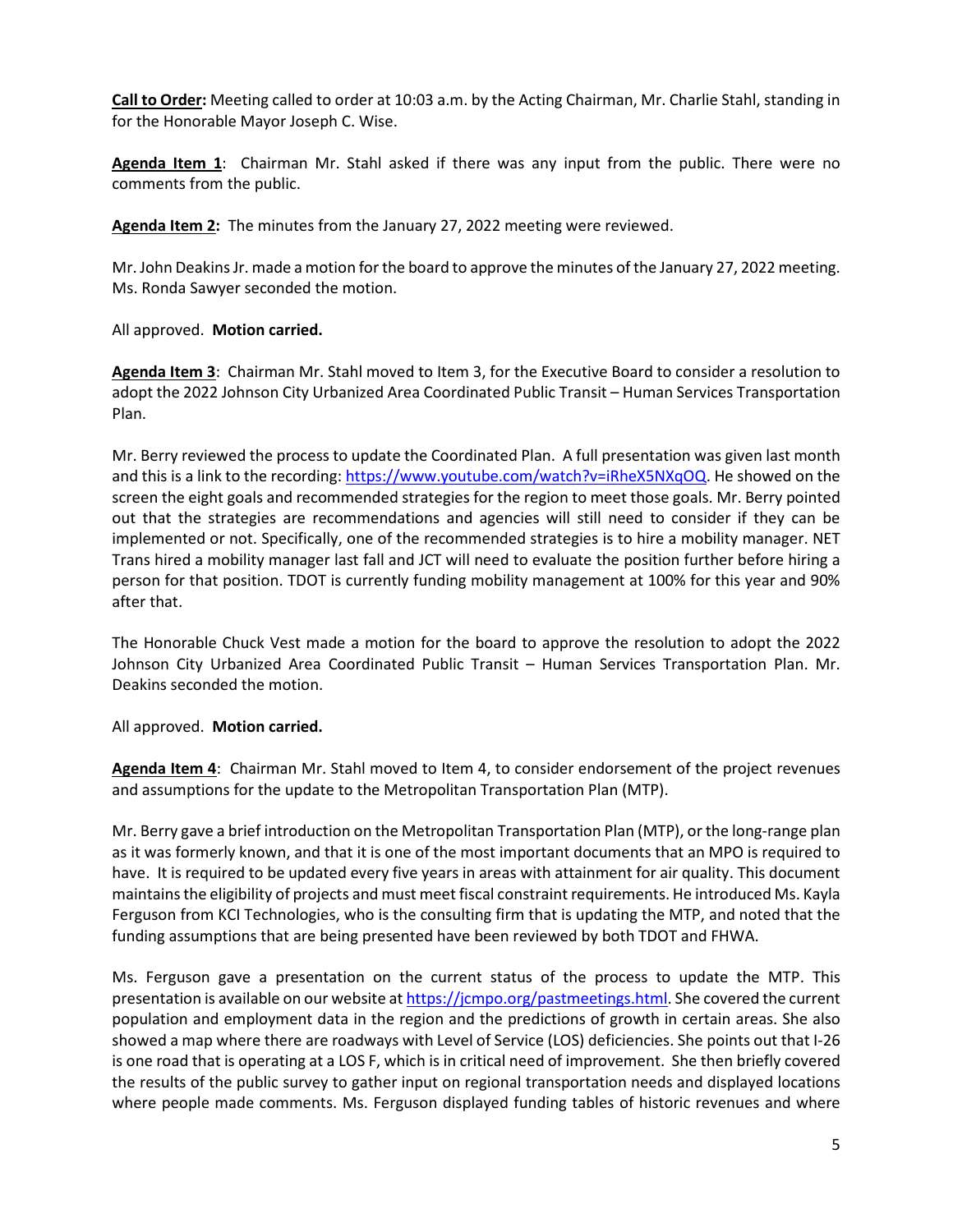those figures were derived. She also displayed funding tables showing projected revenue for short-term years from 2023-2030 years and then outward years from 2031-2050.

Ms. Ferguson then gave an overview of the next steps in the timeline for the update to the MTP. KCI Will begin scoring projects and prioritize them. They will also finish cost estimates for candidate projects and There will be two public meetings held on May 24.

Ms. Ferguson and Mr. Berry also commented that the state, federal and public review process of the draft plan is rather lengthy, necessitating that the document be done to allow for almost 6 months for that process to happen.

Chairman Mr. Stahl asked about the meaning of fiscal constraint for the projects. Ms. Ferguson said you have to be able to identify a reasonable expectation of revenue to fund the projects that are needed.

Ms. Candace Long asked about the frequency for updating the list of projects. Ms. Ferguson said every five years.

Mayor Vest asked about the prioritizing of projects. Ms. Ferguson explained more about the scoring process and how it uses a method to score...

Mr. Deakins asked Ms. Ferguson to revisit the LOS deficiencies map and pointed out I-26 being rated low, a Level F. Ms. Ferguson said yes, the current Travel Demand Model shows that I-26 has the most congested roadway in the region. Mr. Deakins stated that the I-26 Corridor study did not show that much congestion. Mr. Berry said that one of the issues with the TDOT study was they used data from 2010 for the I-26 Corridor Study and unfortunately, it was out of date.

Ms. Kim Kreckow asked Ms. Ferguson if the percentage of growth was taken into consideration in order to fit more projects into the fiscal constraint. Ms. Ferguson stated that it was not for the purpose of fitting more projects in the proposal. Ms. Kreckow also asked if Ms. Ferguson knew the percentage of public participation to which Ms. Ferguson stated that due to the anonymous nature of the online polls, they could not easily determine a percentage of participation.

Mayor Vest made a motion to endorse the project revenues and assumptions for the update the MTP. Ms. Logan Engle seconded the motion.

All approved. **Motion carried**.

**Agenda Item 5**: Chairman Mr. Stahl moved to Item 5, Other Business.

Mr. Jason Farmer of TDOT District 17 offered an update on projects in the region. The State Route 91 project in Elizabethton is starting construction. Currently the subcontractor is waiting upon material delivery to begin work on utilities.

Ms. Sawyer announced that TDOT is seeking public engagement on the National Electric Vehicle Infrastructure (NEVI), a new federal formula program. A stakeholder engagement session will be held next Tuesday, May 3, from 5:00 - 6:30 p.m. in Kingsport at the Chamber of Commerce (Eastman Board Room), 400 Clinchfield St., Kingsport, TN 37660.

Mr. Berry announced that the MTPO staff released a notice of an amendment to the Public Participation Plan in an email last week. The Board will be considering adopting the amendment in June.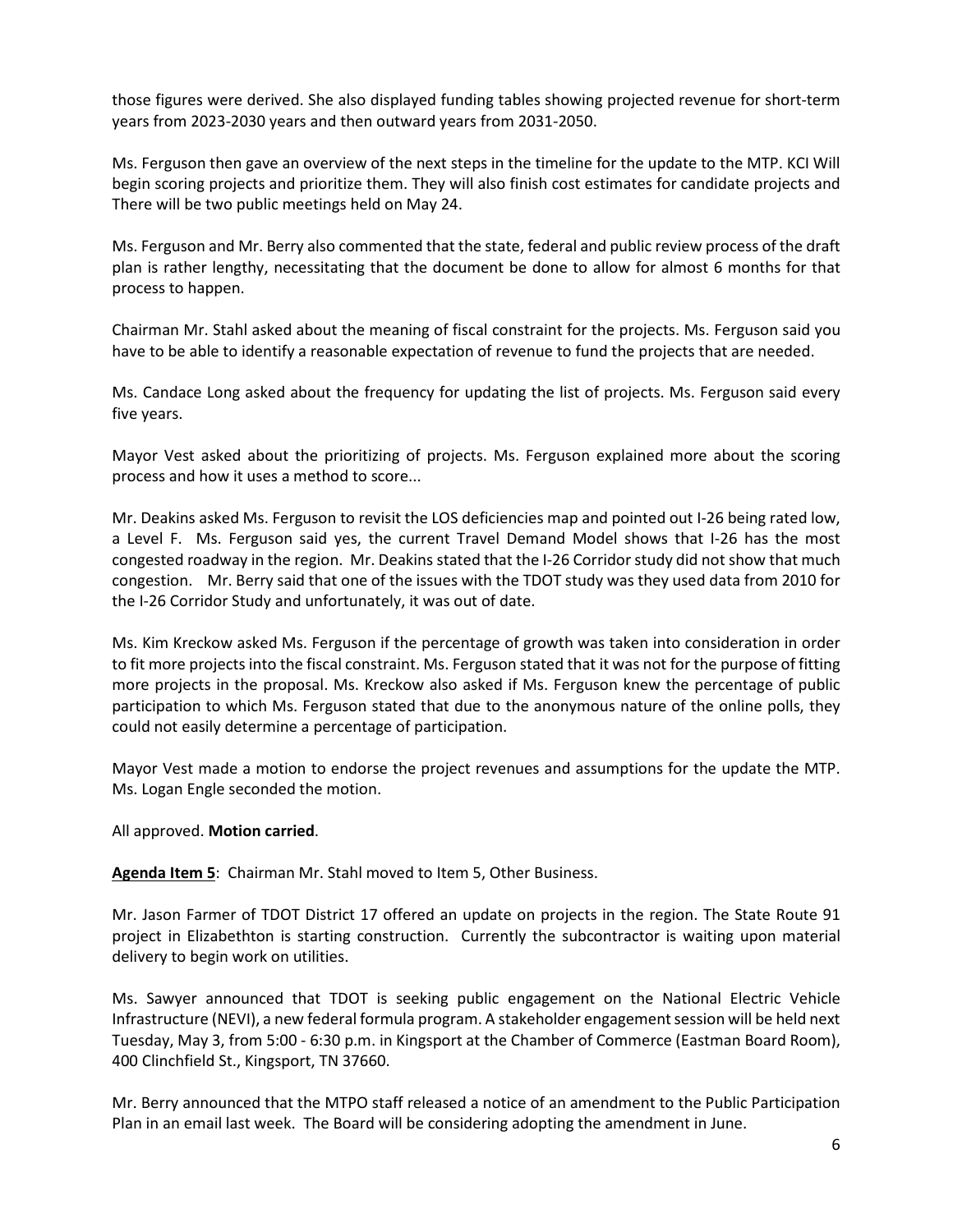At the end of the meeting Mr. Berry noted that Board Member Johnny Deakins would be retiring at the end of May and this would be his last meeting. He cited Mr. Deakins's dedication and strong support to the MTPO. He noted Mr. Deakins was instrumental in getting the Knob Creek Project included in the IMPROVE Act. He then proceeded to present Mr. Deakins with a "Certificate of Appreciation" on behalf of the Executive Board for his years of dedication and outstanding service. All the Board Members noted their appreciation for his service and wished him well.

**Adjourn:** There being no further business, Chairman Mr. Stahl adjourned the meeting at 11:01 a.m.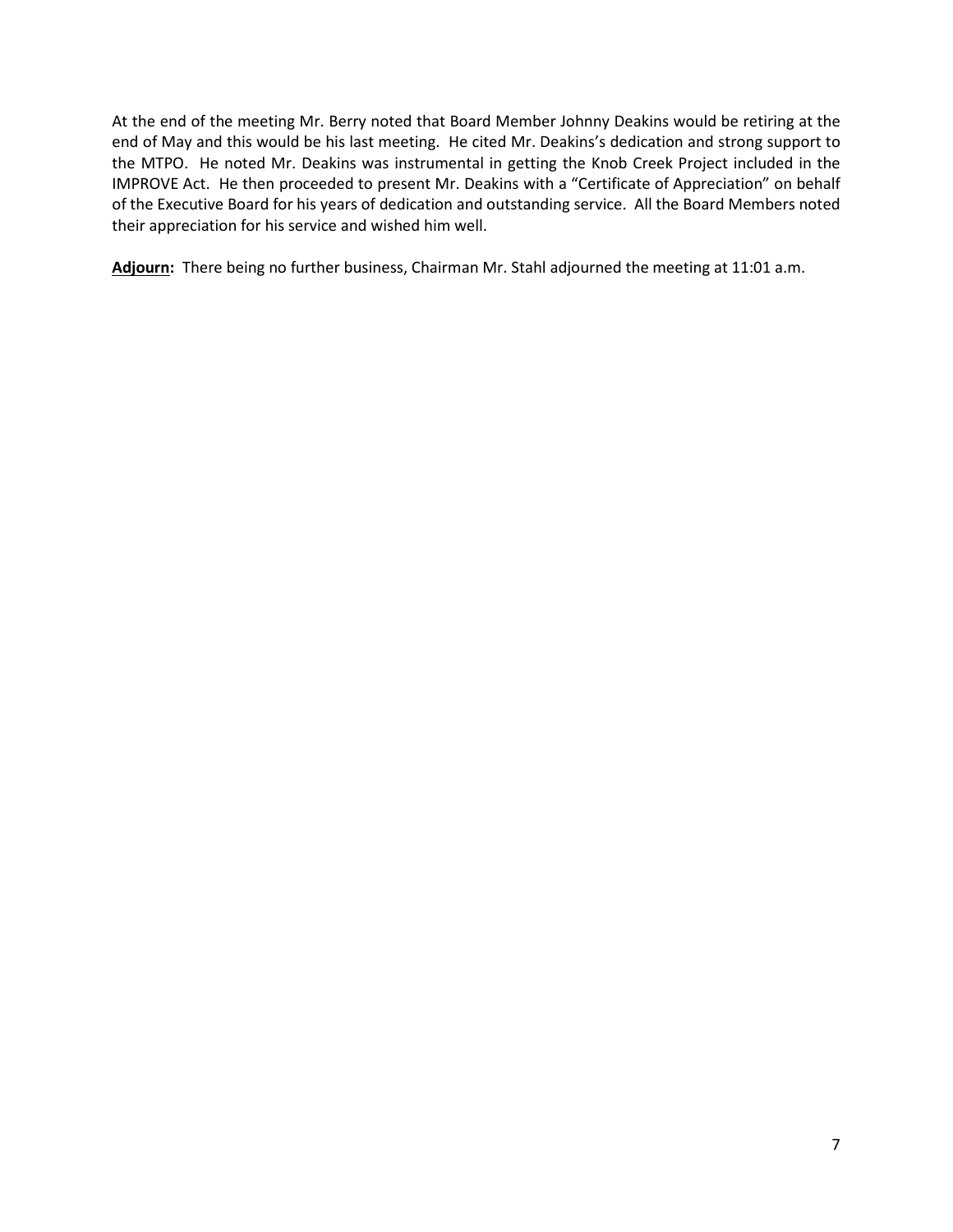# **ITEM 3**

<span id="page-7-0"></span>**Resolution 2022-02:** Consider approval of a resolution to self-certify the metropolitan transportation planning process for the Johnson City MTPO that must accompany an amendment to the Transportation Improvement Program (TIP)

The Johnson City MTPO is required to comply with federal law to self-certify the metropolitan transportation planning process and that they are following all regulations as identified in the Code of Federal Regulations, Title 23, Section 450.334, and an approved certification must be included with an amendment to the TIP.

It is recommended this item be approved by the Johnson City MTPO Executive Board by roll call vote and accompanying resolution.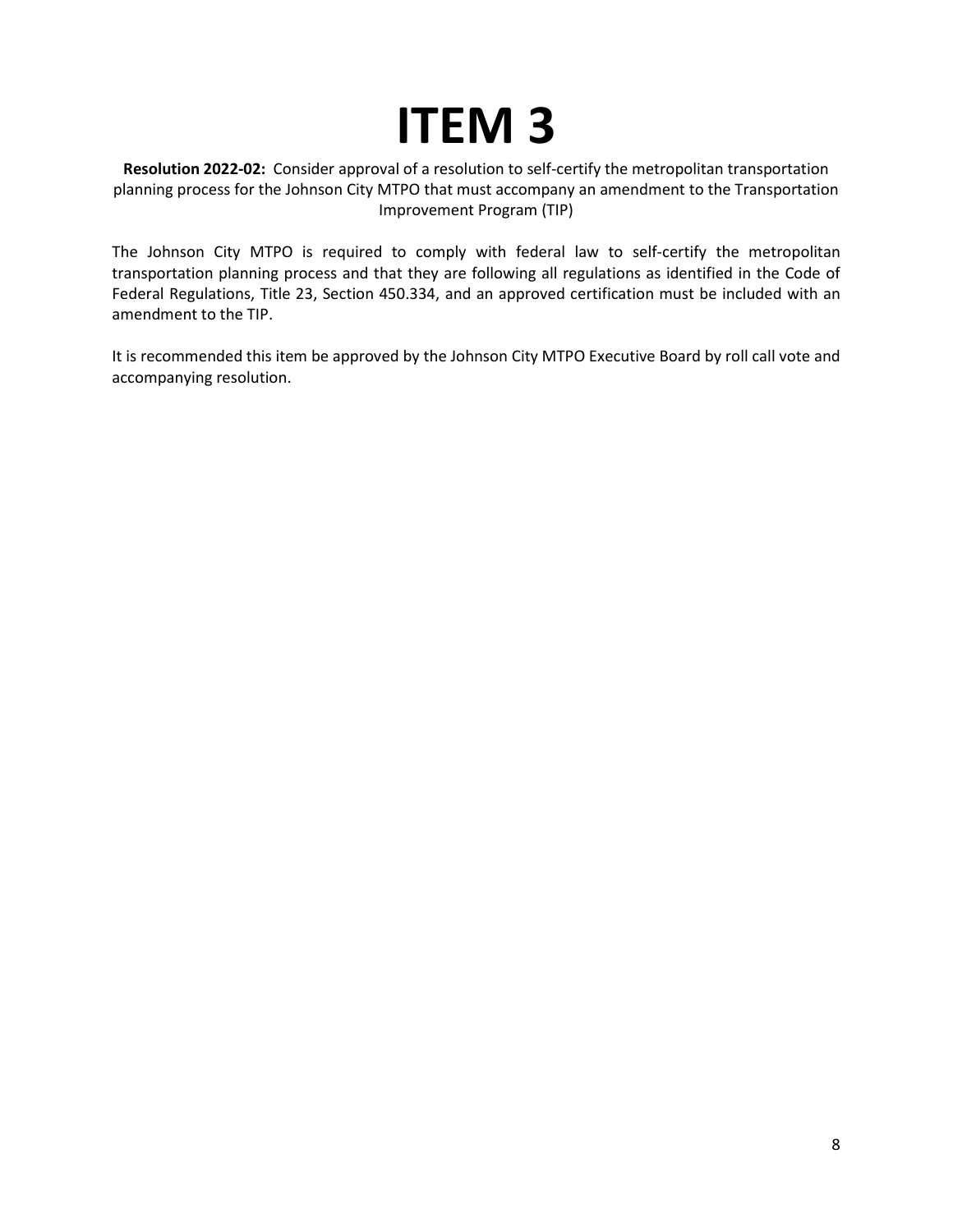#### <span id="page-8-0"></span>**RESOLUTION OF THE EXECUTIVE BOARD OF THE JOHNSON CITY METROPOLITAN TRANSPORTATION PLANNING ORGANIZATION**

#### **METROPOLITAN TRANSPORTATION PLANNING PROCESS CERTIFICATION**

In accordance with 23 CFR 450.336, the Johnson City Metropolitan Transportation Planning Organization hereby certifies that the metropolitan transportation planning process is addressing major issues facing the Johnson City, TN urbanized area, and is being carried out in accordance with the following requirements:

- I. 23 U.S.C. 134 and 135, 49 U.S.C. 5303 and 5304 (Highways and Transit).
- II. Title VI of the Civil Rights Act of 1964, as amended (42 U.S.C. 2000 d-1) and 49 CFR part 21.
- III. 49 U.S.C. 5332, prohibiting discrimination on the basis of race, color, creed, national origin, sex, or age in employment or business opportunity.
- IV. Section 1101 (b) of the FAST-ACT (Pub. L 114-357) and 49 CFR part 26 regarding the involvement of disadvantaged business enterprises in USDOT-funded projects.
- V. 23 CFR part 230, regarding the implementation of an equal employment opportunity program on Federal and Federal-aid highway construction contracts.
- VI. Provisions of the Americans with Disabilities Act of 1990 (42 U.S.C. 12101 et seq) and 49 CFR parts 27, 37, and 38.
- VII. In nonattainment and maintenance areas, sections 174 and 176 (c) and (d) of the Clean Air Act, as amended, 42 U.S.C. 7504, 7506 (c) and (d), and 40 CFR part 93.
- VIII. The Older Americans Act, as amended (42 U.S.C. 6101), prohibiting discrimination on the basis of age in programs or activities receiving Federal financial assistance.
- IX. Section 324 of Title 23 U.S.C. regarding the prohibition of discrimination based on gender.
- X. Section 504 of the Rehabilitation Act of 1973 (29 U.S.C. 794) and 49 CFR part 27 regarding discrimination against individuals with disabilities.

MTPO Executive Board, Chair Date Chair Date Date

MTPO Executive Secretary **Date Date Date**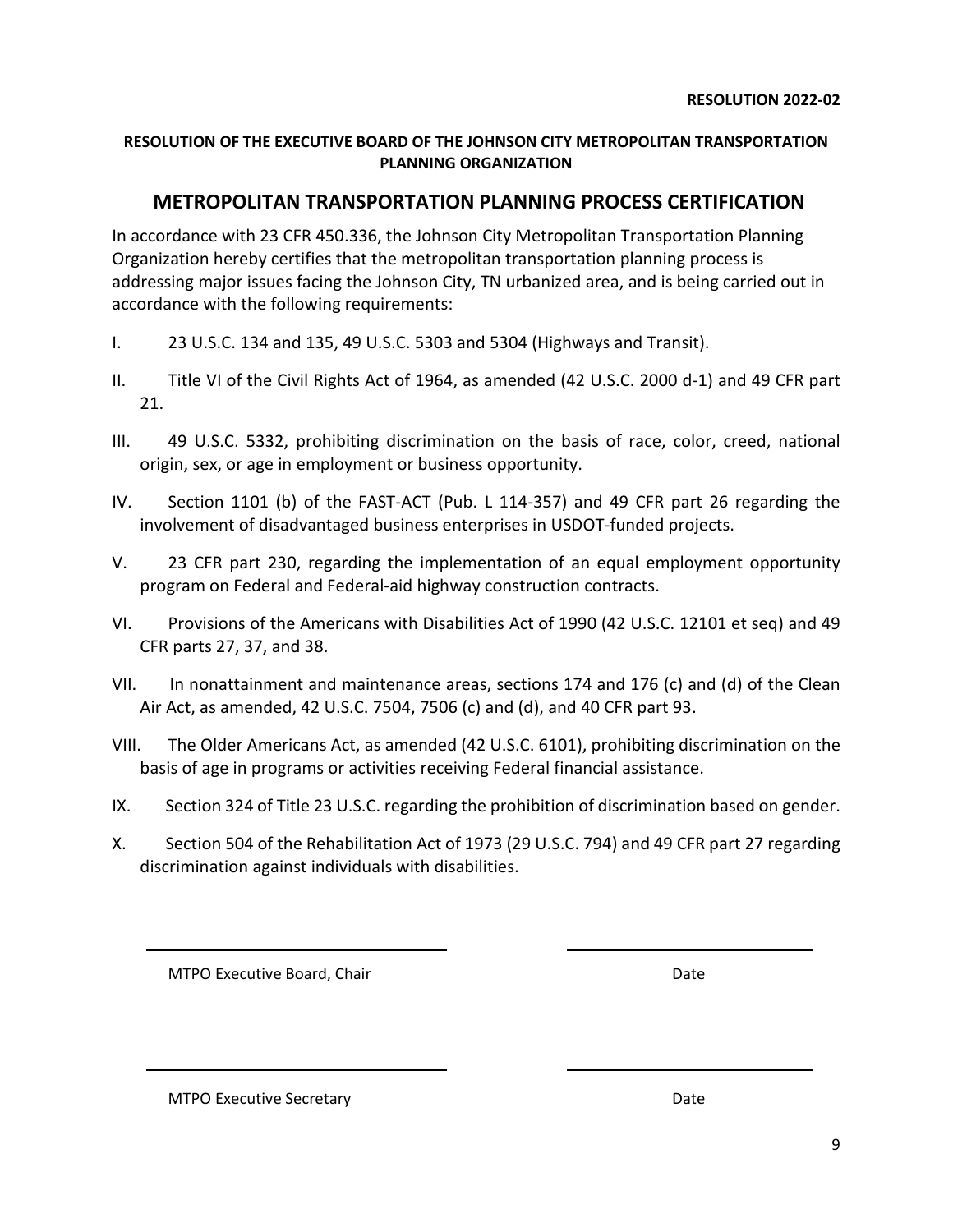## **ITEM 4**

<span id="page-9-0"></span>**Resolution 2022-03:** Consider approval of a resolution to amend the Fiscal Years 2020-2023 Transportation Improvement Program (TIP) to add a new FTA Section 5307 capital project for NET Trans, with a total of \$102,859 (\$82,287 Federal, \$10,286 State and \$10,286 Local) in Fiscal Year 2022

The Northeast Tennessee Regional Public Transit System (NET Trans) is adding a new project to the Fiscal Years 2020-2023 Transportation Improvement Program (TIP), which includes Federal Transit Administration (FTA) Section 5307 capital funds to upgrade the parking lot for their transit vehicles in Elizabethton and to install new radios in their vehicles.

NET Trans is adding a total of \$102,859, which is \$82,287 Federal, \$10,286 State and \$10,286 Local in Fiscal Year 2022.

Attached is the new project page, along with the old and amended summary pages.

It is recommended this item be approved by the Johnson City MTPO Executive Board by roll call vote and accompanying resolution.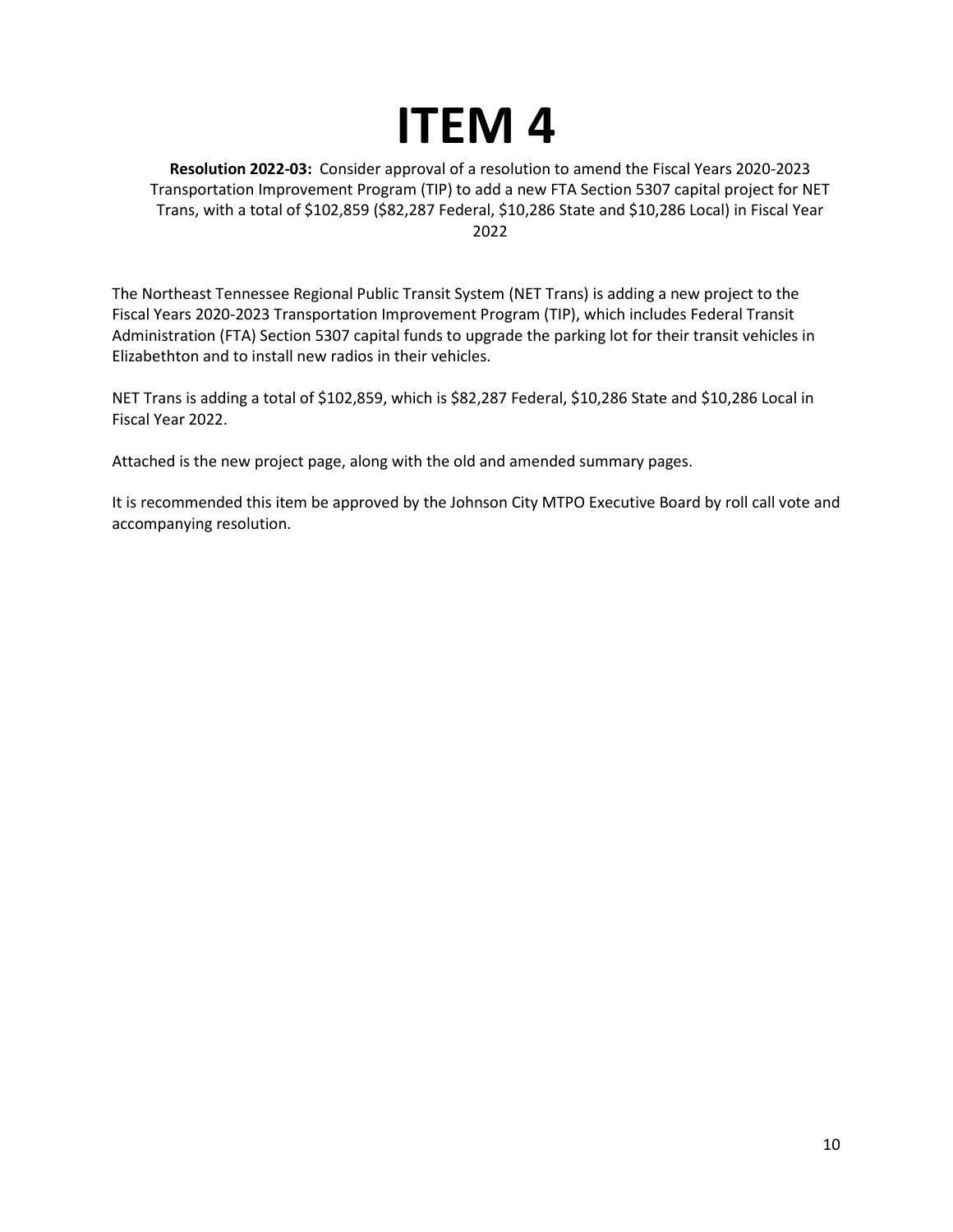## **Fiscal Years 2020-2023 Transportation Improvement Program**

| <b>Project Name</b>        | <b>NET Trans Capital Projects (5307)</b> |                 | TIP# | 2022-03              |                                                                                                           |
|----------------------------|------------------------------------------|-----------------|------|----------------------|-----------------------------------------------------------------------------------------------------------|
| <b>Draft Status</b>        | Draft                                    |                 |      | <b>Draft Version</b> | $\mathbf{1}$                                                                                              |
| <b>Improvement Type</b>    | <b>Transit Capital</b>                   |                 |      | <b>Lead Agency</b>   | <b>NET Trans</b>                                                                                          |
| County                     | Multi-County                             | Length          | 0.00 |                      | Regional Plan ID Capital Needs, Page 5-10                                                                 |
| <b>Air Quality Status</b>  | N/A                                      | <b>TDOT PIN</b> |      | <b>Project Cost</b>  | \$102,859.00                                                                                              |
| Route                      |                                          |                 |      |                      |                                                                                                           |
| Location                   |                                          |                 |      |                      |                                                                                                           |
| <b>Project Description</b> | vehicles.                                |                 |      |                      | Upgrades to the Elizabethton parking lot for NET Trans vehicles and installation of new radios in transit |

|      | <b>Fiscal Year</b> Type of Work | Funding Type | <b>Total Funds</b> | <b>Federal Funds</b> | <b>State Funds</b> | Local funds I |
|------|---------------------------------|--------------|--------------------|----------------------|--------------------|---------------|
| 2022 | Capital                         | FTA 5307     | \$102,859.00       | \$82,287.00          | \$10,286.00        | \$10,286.00   |

#### **REVISION HISTORY**

#### **PROJECT NOTES**

Amendment 6 - NET Trans is adding a new capital project with a total of \$102,859 (\$82,287 Federal, \$10,286 State and \$10,286 Local) in FTA Section 5307 funding.

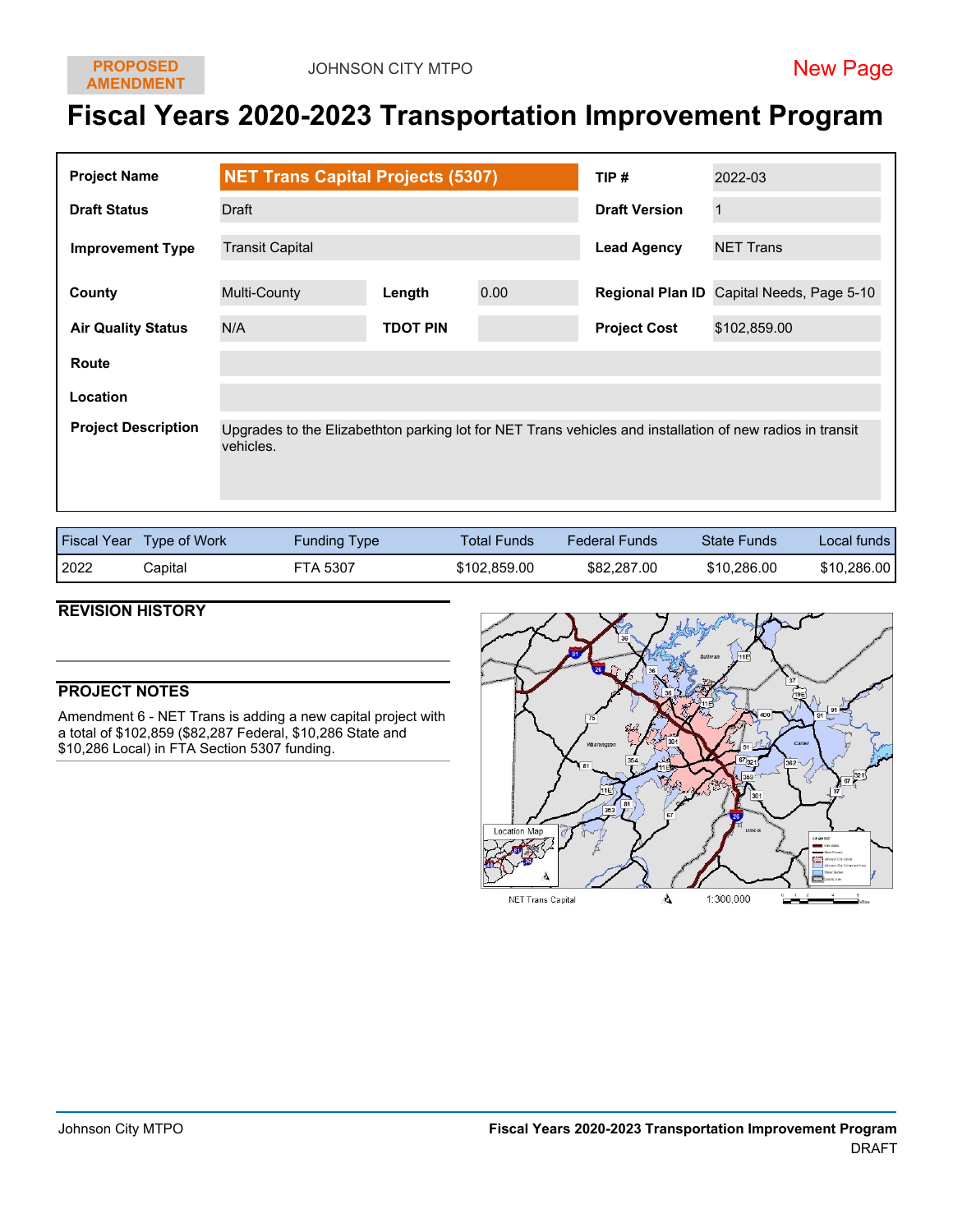#### Old Page

|                            |               | FY 2020       |              |               | FY 2021         |                      |                 |                 |  |  |
|----------------------------|---------------|---------------|--------------|---------------|-----------------|----------------------|-----------------|-----------------|--|--|
|                            | Federal       | <b>State</b>  | Local        | <b>Total</b>  | Federal         | <b>State</b>         | Local           | Total           |  |  |
| Anticipated<br>Revenue     | \$3,742,205   | \$<br>479,606 | \$1,995,229  | \$6,217,040   | \$3,114,365     | \$164,007            | \$2,029,672     | \$5,308,044     |  |  |
| 5307 - Operating           | \$1,868,888   | \$            | \$1,704,888  | \$3,573,776   | 2,029,805<br>\$ | \$<br>$\blacksquare$ | \$<br>1,865,665 | \$3,895,470     |  |  |
| 5307 - Capital             | 257,000<br>\$ | \$<br>32,125  | 32,125<br>\$ | 321,250<br>\$ | \$257,000       | \$32,125             | \$32,125        | 321,250<br>\$   |  |  |
| 5307 - Acquisition         | 158,000<br>\$ | 14,000<br>\$  | 14,000<br>\$ | 186,000<br>\$ | \$259,600       | \$32,450             | \$32,450        | 324,500<br>\$   |  |  |
| 5339 - Acquisition         | \$816,242     | \$307,284     | \$118,019    | \$1,241,545   | \$<br>305,460   | \$<br>38,182         | \$<br>38,182    | 381,824<br>\$   |  |  |
| 5317 - Operating           | \$92,500      | \$46,250      | \$46,250     | \$<br>185,000 | \$<br>92,500    | 46,250<br>\$         | \$<br>46,250    | 185,000<br>\$   |  |  |
| 5316 - Operating           | \$30,000      | \$15,000      | \$15,000     | 60,000<br>\$  | \$              | \$                   | \$              | \$              |  |  |
| 5310 - Acquisition         | 519,575<br>\$ | \$<br>64,947  | 64,947<br>\$ | \$<br>649,469 | \$<br>170,000   | 15,000<br>\$         | \$<br>15,000    | 200,000<br>\$   |  |  |
| Programmed<br>Expenditures | \$3,742,205   | \$<br>479,606 | \$1,995,229  | \$6,217,040   | \$3,114,365     | \$164,007            | \$2,029,672     | 5,308,044<br>\$ |  |  |
| <b>Ending Balance</b>      | \$            | \$            | \$           | \$            | \$              | \$                   | \$              | \$              |  |  |

| <b>Financial Summary of Transit Funds</b> |  |  |  |
|-------------------------------------------|--|--|--|
|-------------------------------------------|--|--|--|

|                                      |                |               | FY 2022      |               | FY 2023       |                                |                 |               |  |
|--------------------------------------|----------------|---------------|--------------|---------------|---------------|--------------------------------|-----------------|---------------|--|
|                                      | <b>Federal</b> | <b>State</b>  | Local        | <b>Total</b>  | Federal       | <b>State</b>                   | Local           | <b>Total</b>  |  |
| <b>Anticipated</b><br><b>Revenue</b> | \$2,652,604    | \$<br>124,328 | \$1,872,975  | \$4,649,907   | \$2,549,954   | \$124,328                      | \$1,767,828     | \$4,442,110   |  |
| 5307 - Operating                     | \$1,915,248    | \$            | \$1,748,647  | \$3,663,895   | \$1,812,598   | \$<br>$\overline{\phantom{a}}$ | \$<br>1,643,500 | \$3,456,098   |  |
| 5307 - Capital                       | \$<br>259,600  | \$<br>32,450  | \$<br>32,450 | \$<br>324,500 | \$<br>259,600 | 32,450<br>\$                   | \$<br>32,450    | \$<br>324,500 |  |
| 5307 - Acquisition                   | 38,250<br>\$   | \$<br>3,375   | 3,375<br>\$  | 45,000<br>\$  | \$38,250      | \$3,375                        | \$3,375         | 45,000<br>\$  |  |
| 5339 - Acquisition                   | 170,000<br>\$  | \$<br>15,000  | \$<br>15,000 | 200,000<br>\$ | \$<br>170,000 | 15,000<br>\$                   | \$<br>15,000    | 200,000<br>\$ |  |
| 5317 - Operating                     | \$<br>120,756  | \$<br>60,378  | \$<br>60,378 | 241,512<br>\$ | \$<br>120,756 | 60,378<br>\$                   | 60,378<br>\$    | \$<br>241,512 |  |
| 5316 - Operating                     | \$             | \$            | \$           | \$            | \$            | \$                             | \$              | \$            |  |
| 5310 - Acquisition                   | \$<br>148,750  | \$<br>13,125  | \$<br>13,125 | 175,000<br>\$ | \$<br>148,750 | 13,125<br>\$                   | \$<br>13,125    | \$<br>175,000 |  |
| Programmed<br><b>Expenditures</b>    | \$2,652,604    | \$<br>124,328 | \$1,872,975  | \$4,649,907   | \$2,549,954   | \$124,328                      | 1,767,828<br>\$ | \$4,442,110   |  |
| <b>Ending Balance</b>                | \$<br>۰.       | \$            | \$           | \$            | \$            | \$                             | \$              | \$            |  |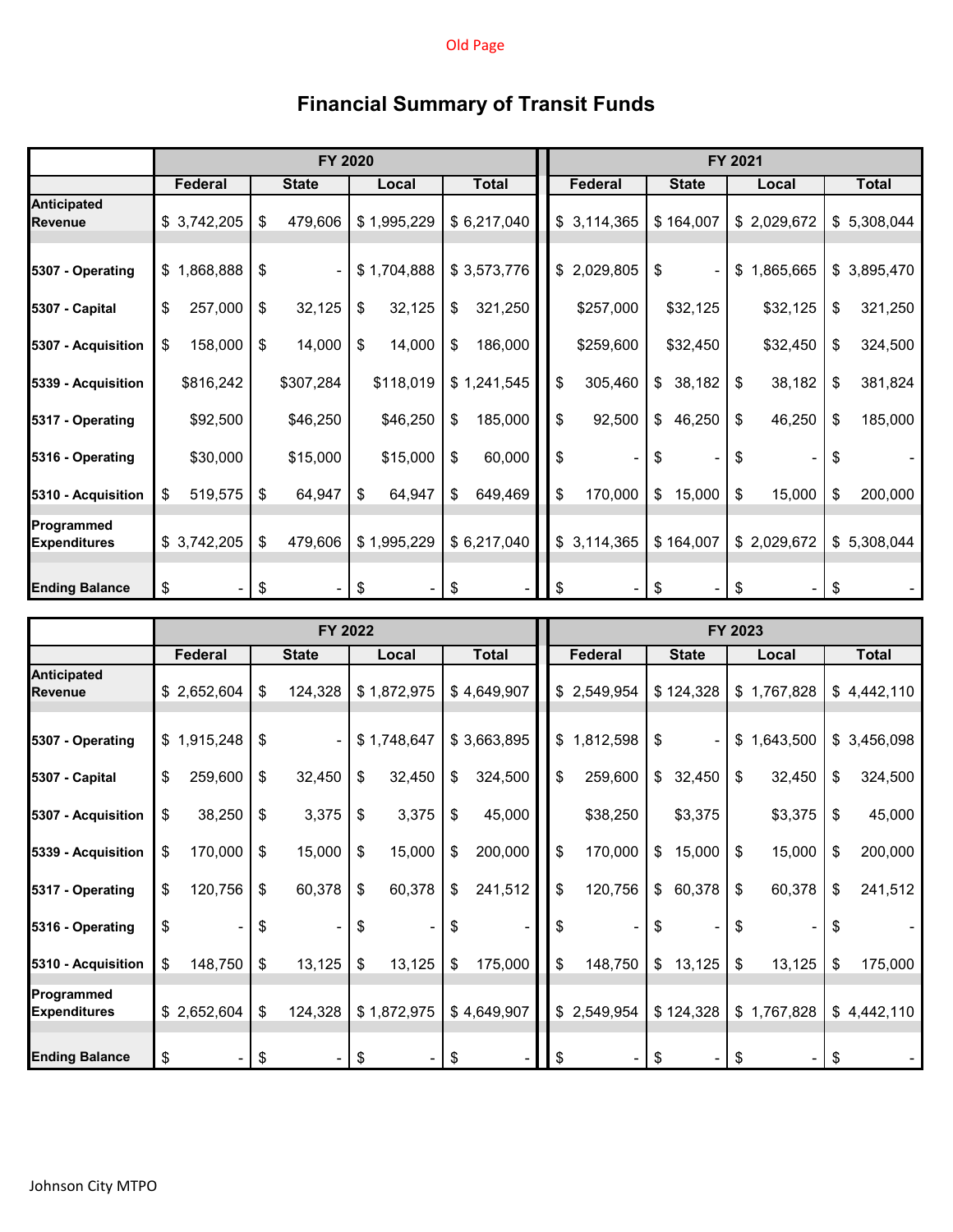#### **Amended June 21, 2022**

### **Financial Summary of Transit Funds**

|                                      |                 | FY 2020       |              |               | FY 2021         |              |                 |                 |  |  |
|--------------------------------------|-----------------|---------------|--------------|---------------|-----------------|--------------|-----------------|-----------------|--|--|
|                                      | Federal         | <b>State</b>  | Local        | <b>Total</b>  | Federal         | <b>State</b> | Local           | <b>Total</b>    |  |  |
| <b>Anticipated</b><br><b>Revenue</b> | \$3,742,205     | \$<br>479,606 | \$1,995,229  | \$6,217,040   | \$3,114,365     | \$164,007    | \$2,029,672     | \$<br>5,308,044 |  |  |
| 5307 - Operating                     | 1,868,888<br>\$ | \$            | \$1,704,888  | \$3,573,776   | 2,029,805<br>\$ | \$           | 1,865,665<br>\$ | 3,895,470<br>\$ |  |  |
| 5307 - Capital                       | \$<br>257,000   | \$<br>32,125  | 32,125<br>\$ | 321,250<br>\$ | \$257,000       | \$32,125     | \$32,125        | 321,250<br>\$   |  |  |
| 5307 - Acquisition                   | 158,000<br>\$   | 14,000<br>\$  | \$<br>14,000 | 186,000<br>\$ | \$259,600       | \$32,450     | \$32,450        | \$<br>324,500   |  |  |
| 5339 - Acquisition                   | \$816,242       | \$307,284     | \$118,019    | \$1,241,545   | \$<br>305,460   | 38,182<br>\$ | \$<br>38,182    | \$<br>381,824   |  |  |
| 5317 - Operating                     | \$92,500        | \$46,250      | \$46,250     | 185,000<br>\$ | \$<br>92,500    | 46,250<br>\$ | \$<br>46,250    | \$<br>185,000   |  |  |
| 5316 - Operating                     | \$30,000        | \$15,000      | \$15,000     | 60,000<br>\$  | \$              | S            | \$              | \$              |  |  |
| 5310 - Acquisition                   | 519,575<br>\$   | 64,947<br>\$  | 64,947<br>\$ | 649,469<br>\$ | \$<br>170,000   | 15,000<br>\$ | \$<br>15,000    | \$<br>200,000   |  |  |
| Programmed<br><b>Expenditures</b>    | \$3,742,205     | 479,606<br>\$ | \$1,995,229  | \$6,217,040   | \$3,114,365     | \$164,007    | \$2,029,672     | \$5,308,044     |  |  |
| <b>Ending Balance</b>                | \$              |               | S            |               | \$              | 8            |                 | \$              |  |  |

|                                      | FY 2022       |             |    |              |               |             |    |              | FY 2023 |                |               |                |    |             |    |              |
|--------------------------------------|---------------|-------------|----|--------------|---------------|-------------|----|--------------|---------|----------------|---------------|----------------|----|-------------|----|--------------|
|                                      |               | Federal     |    | <b>State</b> |               | Local       |    | <b>Total</b> |         | <b>Federal</b> |               | <b>State</b>   |    | Local       |    | <b>Total</b> |
| <b>Anticipated</b><br><b>Revenue</b> |               | \$2,734,891 | \$ | 134,614      |               | \$1,883,261 |    | \$4,752,766  |         | \$2,549,954    |               | \$124,328      |    | \$1,767,828 |    | \$4,442,110  |
| 5307 - Operating                     |               | \$1,915,248 | \$ |              |               | \$1,748,647 |    | \$3,663,895  |         | \$1,812,598    | \$            | $\blacksquare$ | \$ | 1,643,500   |    | \$3,456,098  |
| 5307 - Capital                       | $\sqrt[6]{3}$ | 341,887     | \$ | 42,736       | $\frac{1}{2}$ | 42,736      | \$ | 427,359      | \$      | 259,600        | \$            | 32,450         | \$ | 32,450      | \$ | 324,500      |
| 5307 - Acquisition                   | \$            | 38,250      | \$ | 3,375        | \$            | 3,375       | \$ | 45,000       |         | \$38,250       |               | \$3,375        |    | \$3,375     | \$ | 45,000       |
| 5339 - Acquisition                   | \$            | 170,000     | \$ | 15,000       | \$            | 15,000      | \$ | 200,000      | \$      | 170,000        | $\frac{1}{2}$ | 15,000         | \$ | 15,000      | \$ | 200,000      |
| 5317 - Operating                     | \$            | 120,756     | \$ | 60,378       | \$            | 60,378      | \$ | 241,512      | \$      | 120,756        | \$            | 60,378         | \$ | 60,378      | \$ | 241,512      |
| 5316 - Operating                     | \$            |             | \$ |              | \$            |             | \$ |              | \$      |                | \$            |                | \$ |             | -S |              |
| 5310 - Acquisition                   | \$            | 148,750     | \$ | 13,125       | \$            | 13,125      | \$ | 175,000      | \$      | 148,750        | \$            | 13,125         | \$ | 13,125      | \$ | 175,000      |
| Programmed<br><b>Expenditures</b>    |               | \$2,734,891 | \$ | 134,614      |               | \$1,883,261 |    | \$4,752,766  |         | \$2,549,954    |               | \$124,328      |    | \$1,767,828 |    | \$4,442,110  |
| <b>Ending Balance</b>                | \$            |             |    |              | \$            |             |    |              | \$      |                |               |                | S  |             | \$ |              |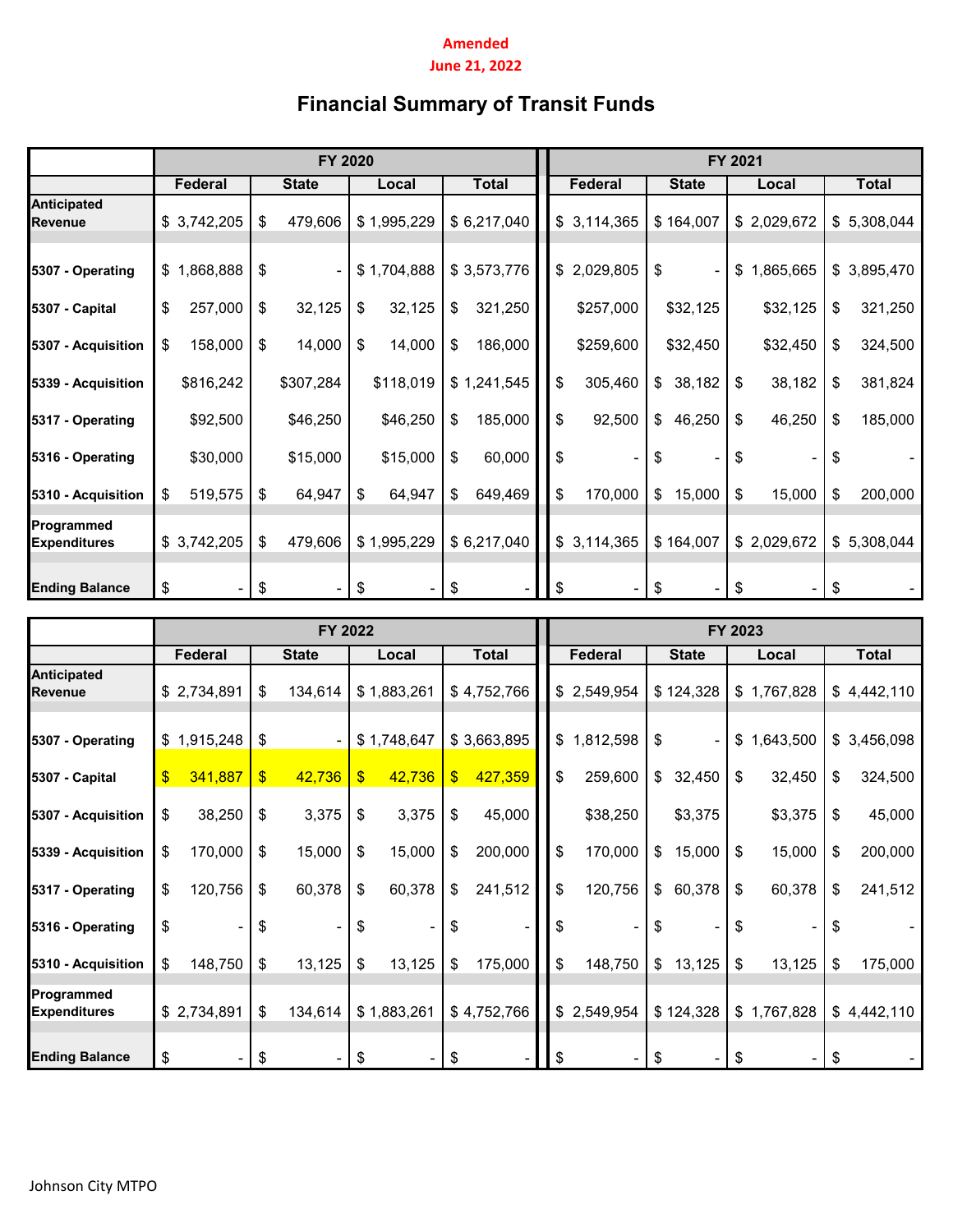14

**RESOLUTION 2022-03**

#### <span id="page-13-0"></span>**RESOLUTION OF THE EXECUTIVE BOARD OF THE JOHNSON CITY METROPOLITAN TRANSPORTATION PLANNING ORGANIZATION (MTPO) TO**

#### **Amend the Fiscal Years 2020-2023 Transportation Improvement Program (TIP) to add a new FTA Section 5307 capital project for NET Trans, with a total of \$102,859 (\$82,287 Federal, \$10,286 State and \$10,286 Local) in Fiscal Year 2022**

 **WHEREAS,** Johnson City Metropolitan Transportation Planning Organization (MTPO) is responsible for programming of funds for Transportation Purposes; and

 **WHEREAS,** it is the responsibility of the Johnson City MTPO to program these funds for transportation projects in the Transportation Improvement Program (TIP); and

 **WHEREAS,** NET Trans is utilizing Federal Transit Administration (FTA) Section 5307 funds for a new capital project; and

 **WHEREAS**, NET Trans is proposing to add a total of \$102,859 (\$82,287 Federal, \$10,286 State and \$10,286 Local) in Fiscal Year 2022; and

 **WHEREAS**, NET Trans will use the funds to upgrade a parking lot for their vehicles in Elizabethton and install new radios on their vehicles; and

 **NOW, THEREFORE, BE IT RESOLVED** that the Executive Board of the Johnson City Metropolitan Transportation Planning Organization does hereby amend the Fiscal Years 2020 – 2023 Transportation Improvement Program to add a new FTA Section 5307 capital project for NET Trans, with a total of \$102,859 (\$82,287 Federal, \$10,286 State and \$10,286 Local) in Fiscal Year 2022.

MTPO Executive Board, Chair Date Date Date

MTPO Executive Secretary **Date**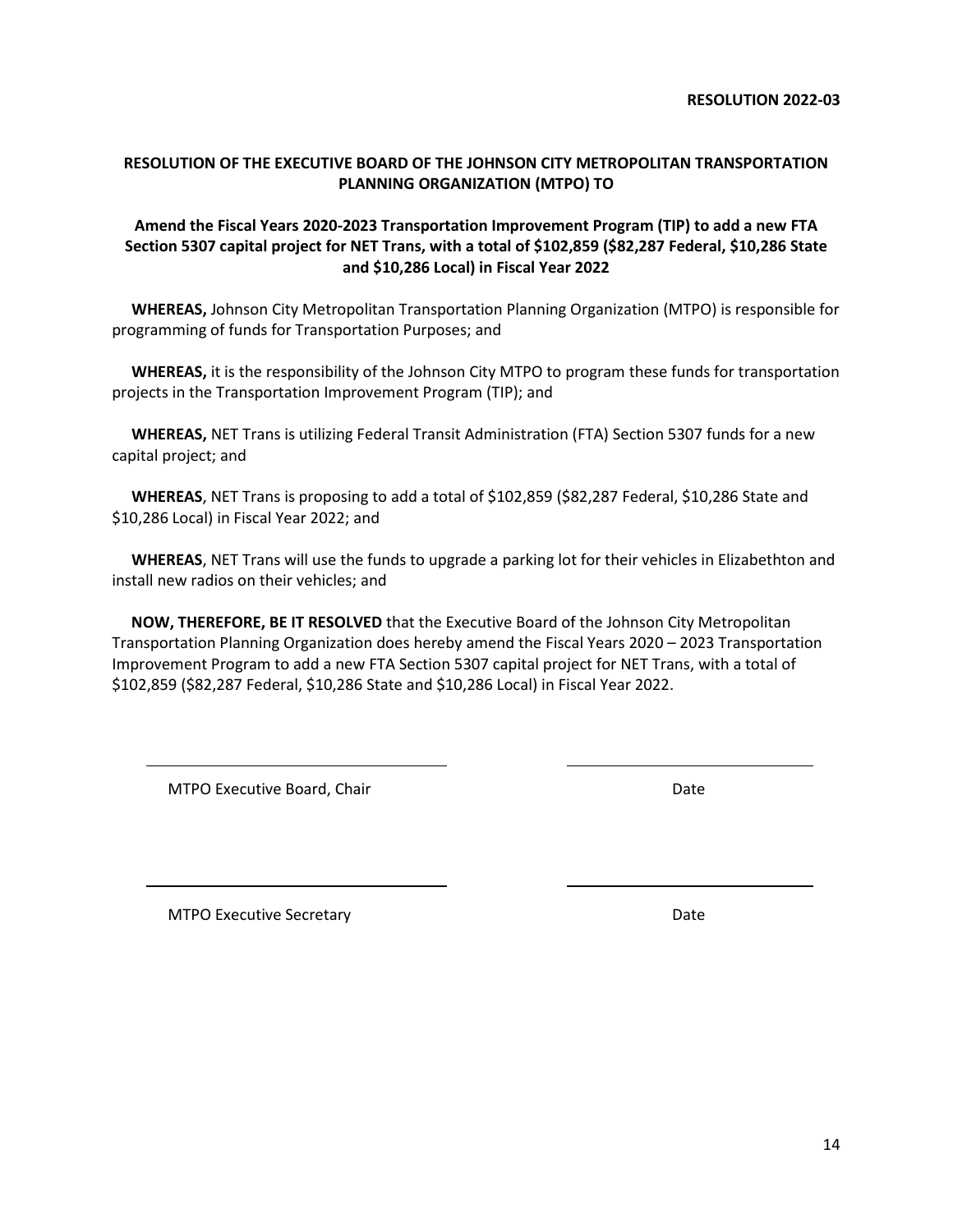## **ITEM 5**

#### <span id="page-14-0"></span>**Resolution 2022-04**: **Consider approval of a resolution to adopt Amendment No. 2 to the Public Participation Plan**

The Public Participation Plan (PPP) outlines everything that the MTPO does in regards to public outreach for each of our major documents, such as the Metropolitan Transportation Plan (MTP) and the Transportation Improvement Program (TIP). The last major update to the Plan was in 2016. The Johnson City MTPO staff has finalized Amendment Number 2 to the Plan for Executive Board approval. The Plan has been reviewed in the last year for performance and several items were out of date. Staff has updated many of the terms in the document, along with aligning it with current transportation legislation and regulations.

The amendment to the PPP was submitted to the Tennessee Department of Transportation and Federal Highway Administration for their review and comment. During this review process, comments on the draft were provided to the MTPO from these agencies and satisfactorily addressed.

The amendment was also shared with the public and agency stakeholders for a comment period of 45 calendar days, from April 20 – June 6, 2022. There were two comments submitted and addressed, as follows:

#### **Public Comment # 1**

| From:     | Candace Long, NET Trans Director                                           |
|-----------|----------------------------------------------------------------------------|
| Received: | Thursday, April 28, 2022                                                   |
| Comment:  | Please consider including NET Trans in the section on Program of Projects. |

#### **Response: This section, Public Transportation Program of Projects, has been modified to include all transit agencies operating in the Johnson City Urbanized Area**.

#### **Public Comment # 2**

From: Lian Li, FHWA-Eastern Federal Lands Highway Division Received: Tuesday May 17, 2022 Comment: Thank you for reaching out to us for our input on the Johnson City MTPO's draft Public Participation Plan. During our review of the draft plan, we noticed the plan doesn't describe in detail the process of how the MTPO involves Federal land management agencies in the development of the MTP and TIP, for example, a process that outlines the roles, responsibilities, and key decision points for the MTPO to consult with Federal land management agencies. Does the MTPO have the process documented elsewhere, in an agreement perhaps?

#### **Response: The MPO Manager responded to Ms. Li that page 25 of the document explains the process to reach out to the agencies listed in the Interagency Consultation List**.

To view the final draft of the PPP, please click on the link below.

<https://jcmpo.org/PPP/Public%20Participation%20Plan%20-%20Public%20Review.pdf>

Also provided is a full list of changes included in the amendment.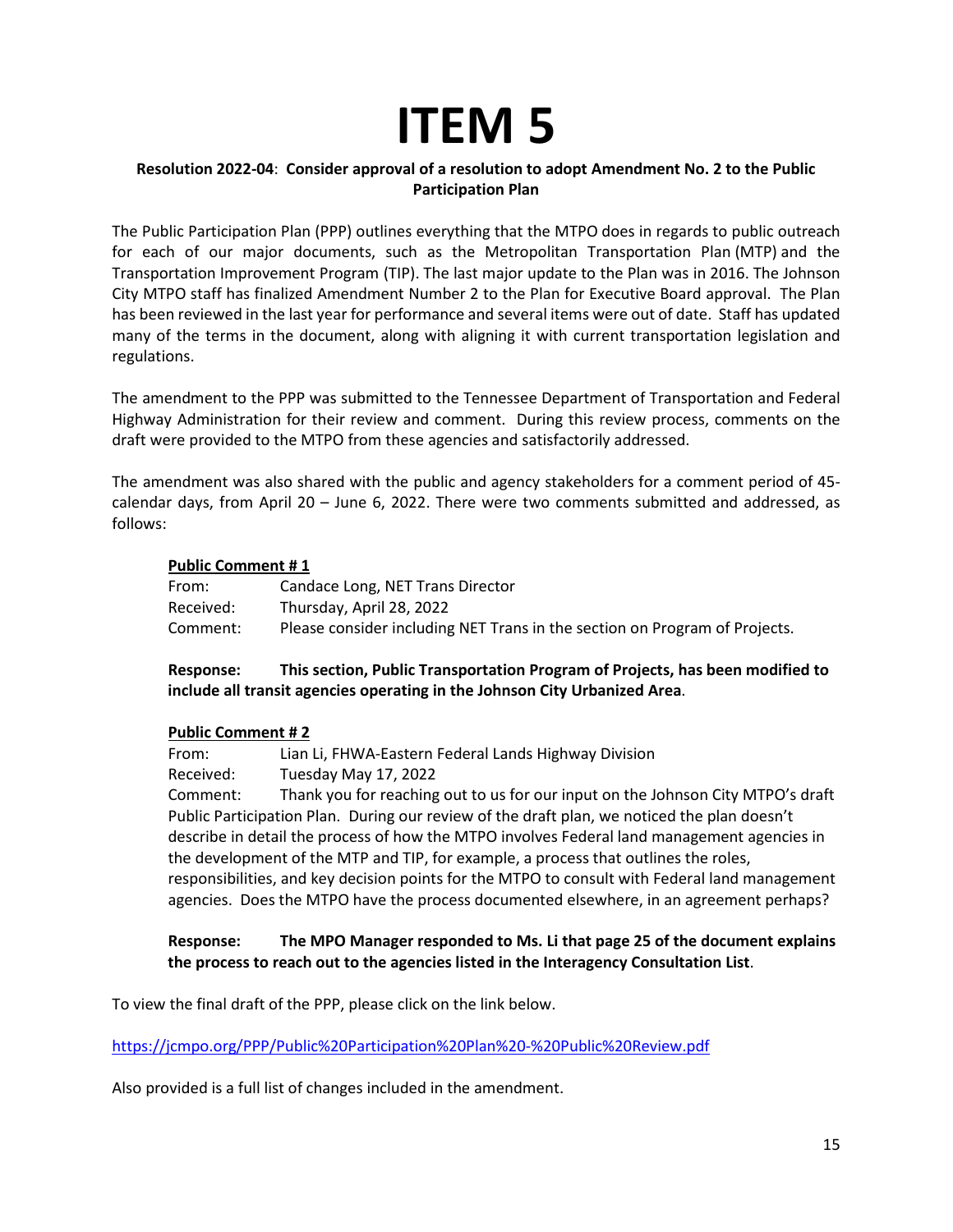[https://jcmpo.org/PPP/List%20of%20Revisions%20for%20Amendment%202%20to%20the%20Johnson%](https://jcmpo.org/PPP/List%20of%20Revisions%20for%20Amendment%202%20to%20the%20Johnson%20City%20MTPO%20PPP.pdf) [20City%20MTPO%20PPP.pdf](https://jcmpo.org/PPP/List%20of%20Revisions%20for%20Amendment%202%20to%20the%20Johnson%20City%20MTPO%20PPP.pdf)

It is recommended this item be approved by the Johnson City MTPO Executive Board by vote and accompanying resolution.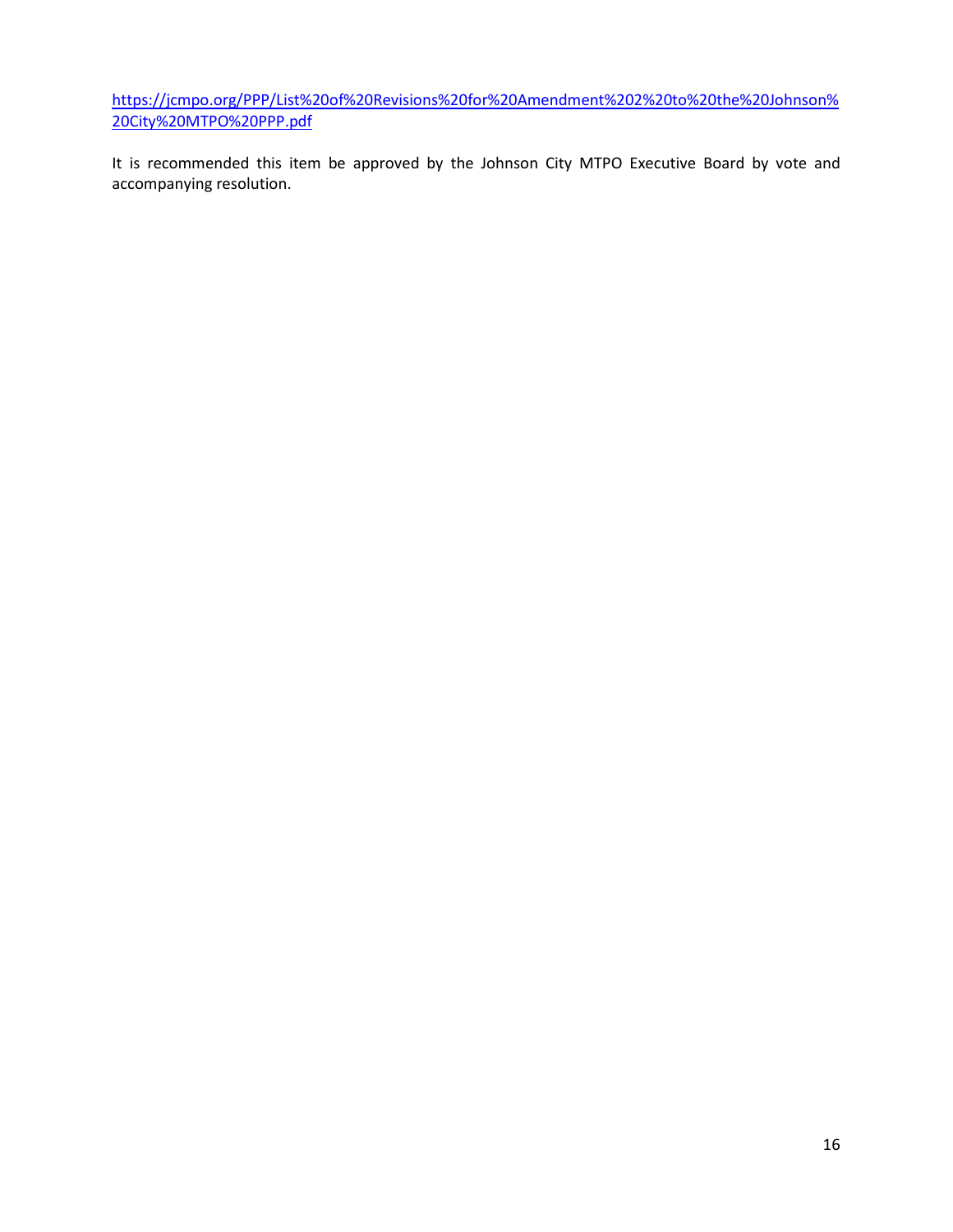17

#### **RESOLUTION 2022-04**

#### <span id="page-16-0"></span>**RESOLUTION OF THE EXECUTIVE BOARD OF THE JOHNSON CITY METROPOLITAN TRANSPORTATION PLANNING ORGANIZATION (MTPO) TO**

#### **To adopt Amendment No. 2 to the Public Participation Plan**

**WHEREAS**, a comprehensive, cooperative, and continuing transportation process is to be carried out in the Johnson City Metropolitan Planning Area; and

**WHEREAS**, the Johnson City Metropolitan Transportation Planning Organization Executive Board has the authority to adopt plans and programs; and

**WHEREAS**, the Public Participation Plan was first required by the Safe, Accountable, Flexible, Efficient Transportation Equity Act: A Legacy for Users (SAFETEA-LU) and recently upheld in the recent Infrastructure Investment and Jobs Act (otherwise known as the Bipartisan Infrastructure Law); and

**WHEREAS**, the Public Participation Plan has been reviewed for past performance and been updated accordingly; and

**WHEREAS**, the Public Participation Plan has completed the required 45-calendar day public review and comment period from April 20, 2022 through June 6, 2022; and

**NOW, THEREFORE, BE IT RESOLVED** that the Executive Board of the Johnson City Metropolitan Transportation Planning Organization does hereby adopt Amendment No. 2 to the Johnson City MTPO Public Participation Plan.

MTPO Executive Board, Chair Date Chair Date

MTPO Executive Secretary **Date**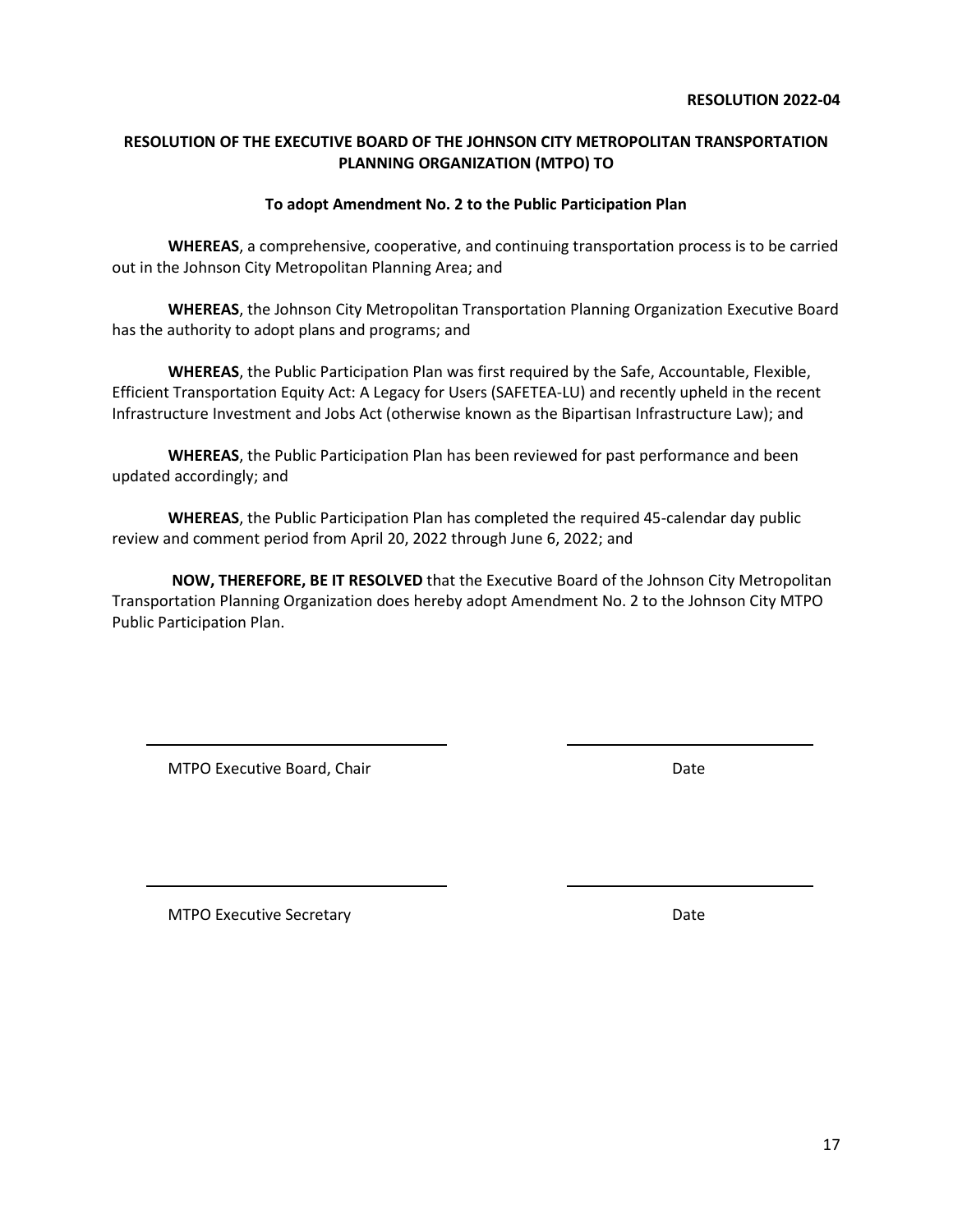## **ITEM 6**

#### <span id="page-17-0"></span>**Resolution 2022-05: Consider approval of a resolution to adopt Transit Asset Management Targets**

A key feature of the Moving Ahead for Progress in the 21st Century (MAP-21) was the establishment of performance-based planning and programming. In addition to the performance measures established by the Federal Highway Administration, Federal Transit Administration (FTA) was mandated to develop a rule establishing a strategic and systematic process of operating, maintaining, and improving public capital assets effectively through their entire life cycle. Effective October 1, 2016, FTA established regulations to require providers of public transportation and MPOs to define targets in reference to Transit Asset Management (TAM) Measures. TAM is a business model that prioritizes funding based on the condition of transit assets to achieve and maintain a state of good repair (SGR) for the nation's public transportation assets.

Broadly speaking, transit assets include fixed facility assets (e.g., transfer centers, administrative and maintenance facilities), rolling stock (e.g., revenue buses and vans), and equipment (e.g., maintenance equipment, non-revenue service vehicles and trucks, etc.) with a useful life of one year or more. Transit agencies in our area have assets that fall into one or more of three asset categories defined by Federal legislation: Rolling Stock, Equipment, and Facilities. Assets are measured against Useful Life Benchmarks (ULB), which are the expected life cycle of the asset.

As part of the TAM process, transit agencies are required to define performance targets in reference to the State of Good Repair (SGR) for transit assets. Subsequently, MPOs must include the TAM performance targets in the transportation planning process by adopting a set of TAM targets specific to the Johnson City MTPO Metropolitan Planning Area (MPA) and integrating these targets in planning documents, such as the TIP and the MTP.

Please note, the supply chain issues affecting auto manufacturers is making it impossible for transit agencies to replace their vehicles in a timely manner, pushing delivery estimates over a year or more when orders are placed (if taking orders at all). This affects the transit agencies' ability to meet their targets.

The performance target for facilities is staying the same, with 0% of transit facilities rating less than 3.0 on the Transit Economic Requirements Model (TERM) scale.

It is recommended the TAM targets, found as Attachment A to Resolution 2022-03, be approved by the Johnson City MTPO Executive Board by vote and accompanying resolution.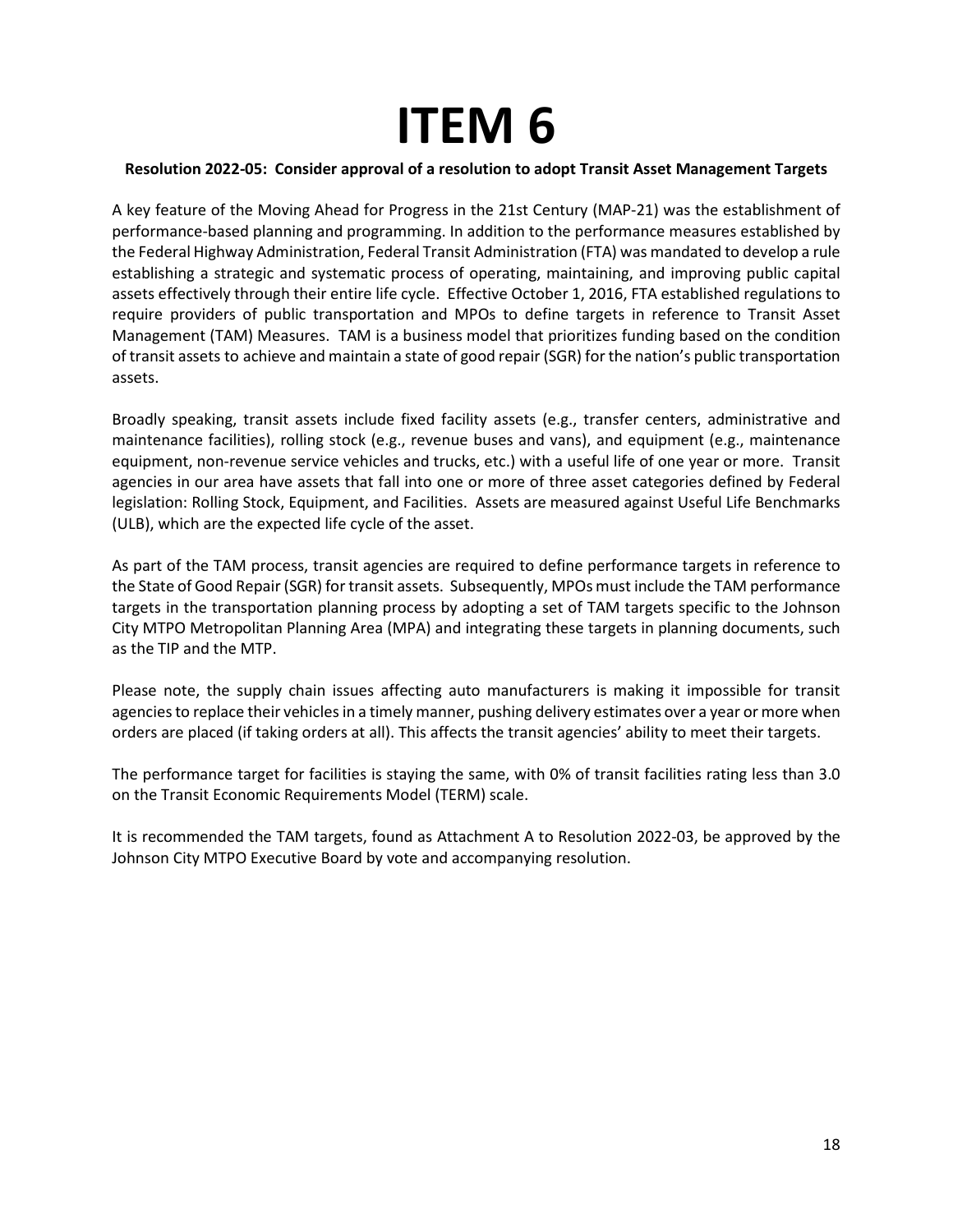#### <span id="page-18-0"></span>**RESOLUTION OF THE EXECUTIVE BOARD OF THE JOHNSON CITY METROPOLITAN TRANSPORTATION PLANNING ORGANIZATION (MTPO) TO**

#### **ADOPT TRANSIT ASSET MANAGEMENT TARGETS**

 **WHEREAS**, in 2012 the United States Congress passed the Moving Ahead for Progress in the 21st Century (MAP-21) and Fixing America's Surface Transportation (FAST) Act that mandate the establishment of a performance and outcome-based program for transportation decisions; and

 **WHEREAS**, the Federal Transit Administration (FTA) was mandated to develop a rule establishing a strategic and systematic process of operating, maintaining, and improving public capital assets effectively through their entire life cycle; and

 **WHEREAS**, the Transit Asset Management (TAM) regulations require providers of public transportation and MPOs to set TAM Targets, which apply to three asset categories defined by Federal legislation: Rolling Stock, Equipment, and Facilities; and

 **WHEREAS**, the providers of public transportation formally reported their TAM targets to the Johnson City MTPO; and

 **WHEREAS**, MPOs have 180 days following the establishment and reporting of the TAM targets to establish their own targets for the Johnson City MTPO Metropolitan Planning Area; and

 **WHEREAS**, the staff of the Johnson City MTPO, after consultation and coordination with TDOT, and providers of public transportation within the Johnson City MTPO Metropolitan Planning Area, recommends that the Johnson City MTPO adopt these TAM targets depicted in "Attachment A" to this resolution;

 **NOW, THEREFORE, BE IT RESOLVED** that the Executive Board of the Johnson City Metropolitan Transportation Planning Organization does hereby adopt Transit Asset Management Targets for the Johnson City MTPO.

MTPO Executive Board, Chair Date Date Date

MTPO Executive Secretary **Date**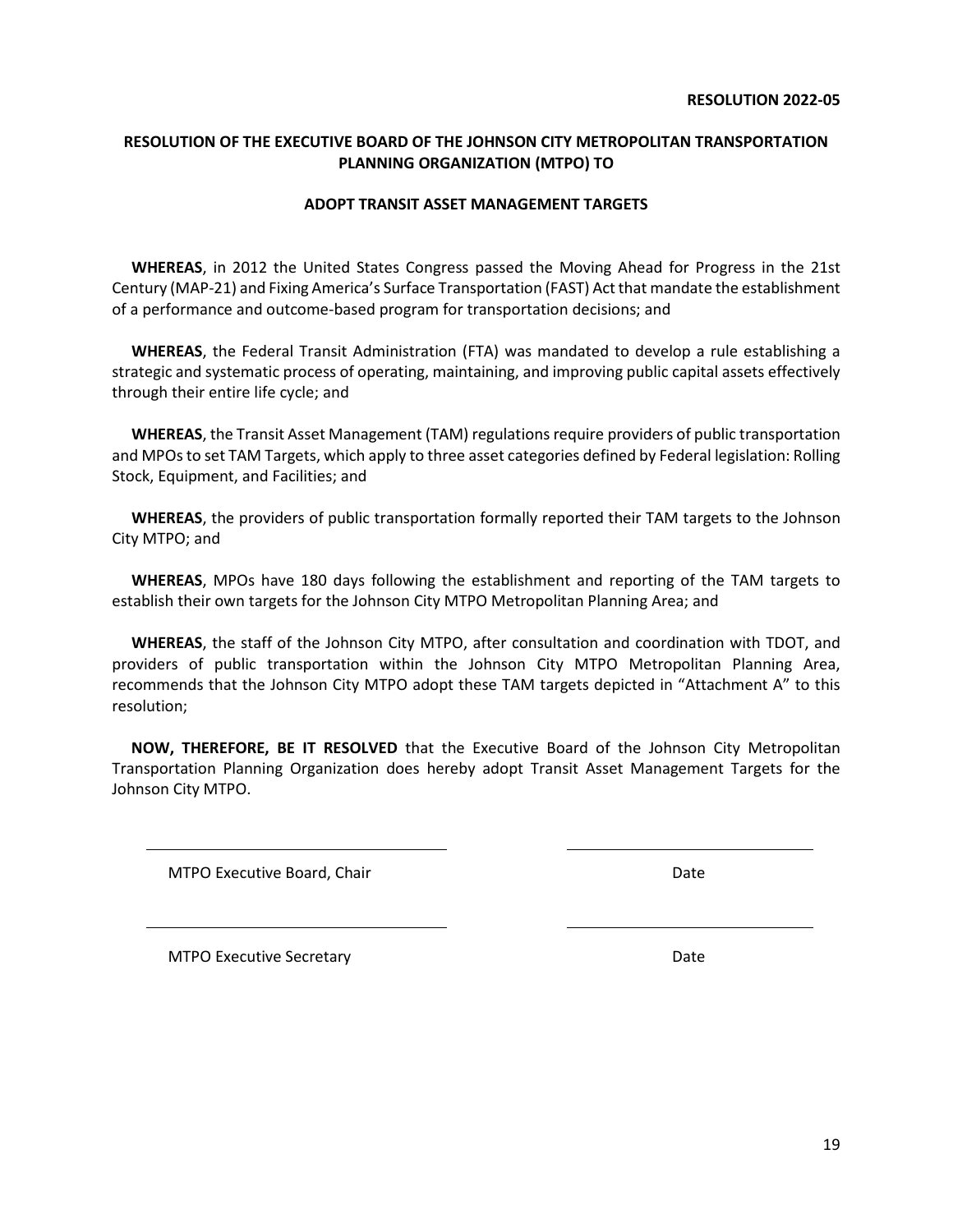#### **Attachment A Johnson City MTPO Transit Asset Management Performance Targets** April 28, 2022

| <b>Performance Measures</b>                                                                                                                    | <b>BASELINE</b><br>(% Past ULB)                                     | <b>TARGET</b><br>(% Past ULB)                                        |
|------------------------------------------------------------------------------------------------------------------------------------------------|---------------------------------------------------------------------|----------------------------------------------------------------------|
|                                                                                                                                                | <b>June 2022</b>                                                    | <b>June 2023</b>                                                     |
| Rolling Stock: The percentage of revenue vehicles (by type) that<br>exceed the useful life benchmark (ULB)                                     | <b>Bus - 0%</b><br>Cutaway - 15%<br>Minivan - 44%<br>Vans - $<$ 25% | <b>Bus - 0%</b><br>Cutaway - <15%<br>Minivan - 22%<br>Vans $- <$ 25% |
| <b>Equipment:</b> The percentage of non-revenue service vehicles (by<br>type) that exceed the ULB                                              | Service Vehicles - 60%                                              | Service Vehicles - <40%                                              |
| Facilities: The percentage of facilities (by group) that are rated<br>less than 3.0 on the Transit Economic Requirements Model<br>(TERM) Scale | Maintenance - 0%<br>Passenger - 0%                                  | Maintenance - 0%<br>Passenger - 0%                                   |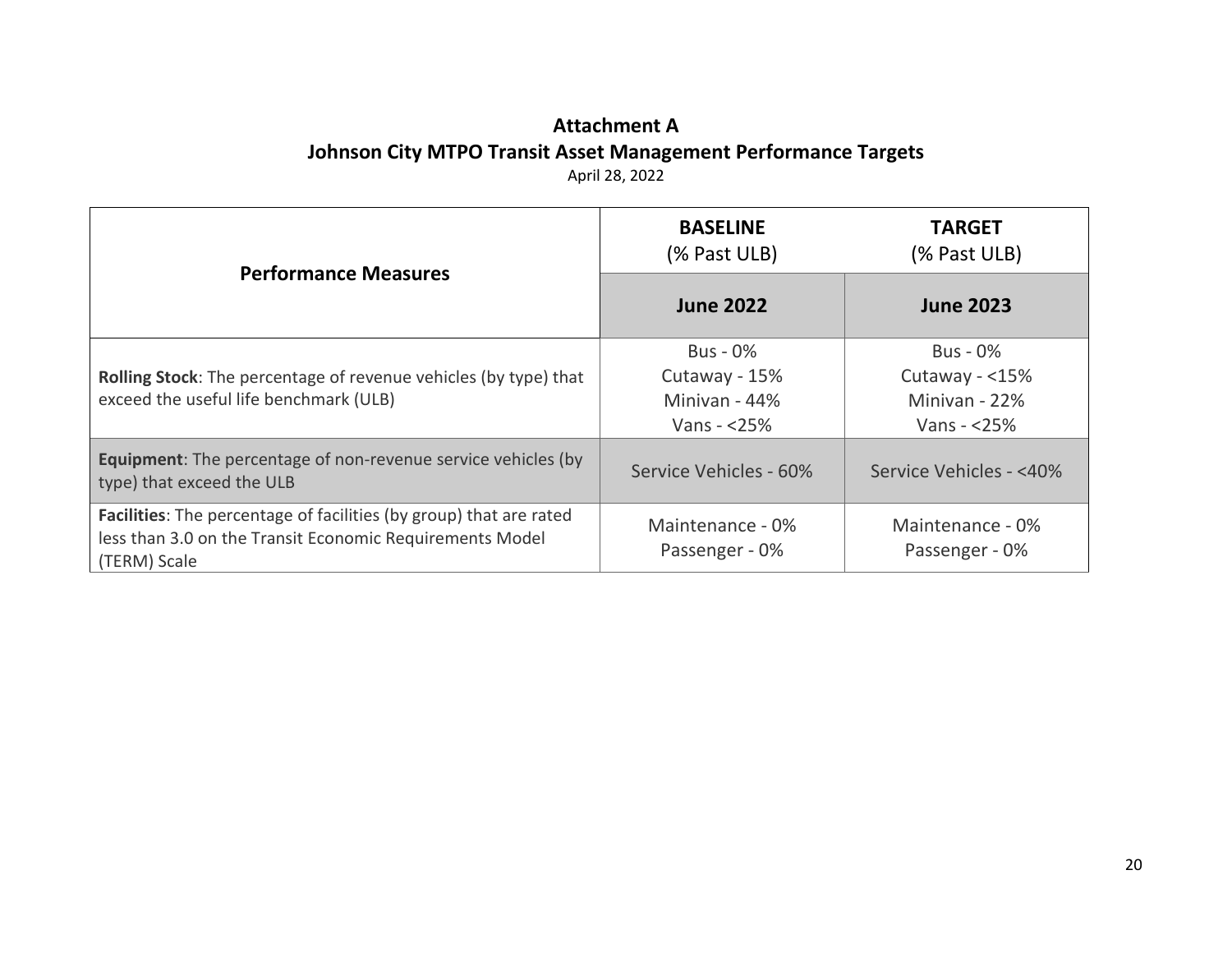## **ITEM 7**

#### **Resolution 2022-06: Consider approval of a resolution to adopt Transit Safety Targets**

<span id="page-20-0"></span>A key feature of the Moving Ahead for Progress in the 21st Century (MAP-21) was the establishment of performance-based planning and programming. In addition to the performance measures established by the Federal Highway Administration, Federal Transit Administration (FTA) was mandated to develop a rule, effective July 19, 2019, to establish regulations to require providers of public transportation and MPOs to develop and implement Public Transportation Agency Safety Plans (PTASP) that include the processes and procedures to implement Safety Management Systems (SMS) and establish safety performance targets.

The TDOT Multimodal Division created the safety plans on behalf of small transit providers, which includes Johnson City Transit. NET Trans has created their own plan. The plans must be updated and certified by the transit agencies annually.

The transit agencies have established updated targets that represent a quantifiable, measurable safety performance or condition. The transit agencies will regularly monitor the performance of their system to ensure they are meeting their targets and improving safety outcomes. At least annually, when reviewing and updating their Safety Plans, the transit agencies will evaluate their safety performance to determine whether they should change their safety performance targets. Agency safety performance targets are categorized below by safety performance measures.

- $\circ$  Fatalities Total number of reportable fatalities and rate per total unlinked passenger trips, by mode;
- $\circ$  Injuries Total number of reportable injuries and rate per total unlinked passenger trips, by mode;
- o Safety Events Total number of reportable events and rate per total vehicle miles, by mode; and
- o System Reliability Mean distance between failures, by mode.

MPOs have the option of including the transit agencies' safety targets by reference in the TIP and the future update to the Metropolitan Transportation Plan. It is recommended the transit agencies' FY 2022 safety targets, found as Attachment A to Resolution 2022-04, be supported by the Johnson City MTPO Executive Board by vote and accompanying resolution.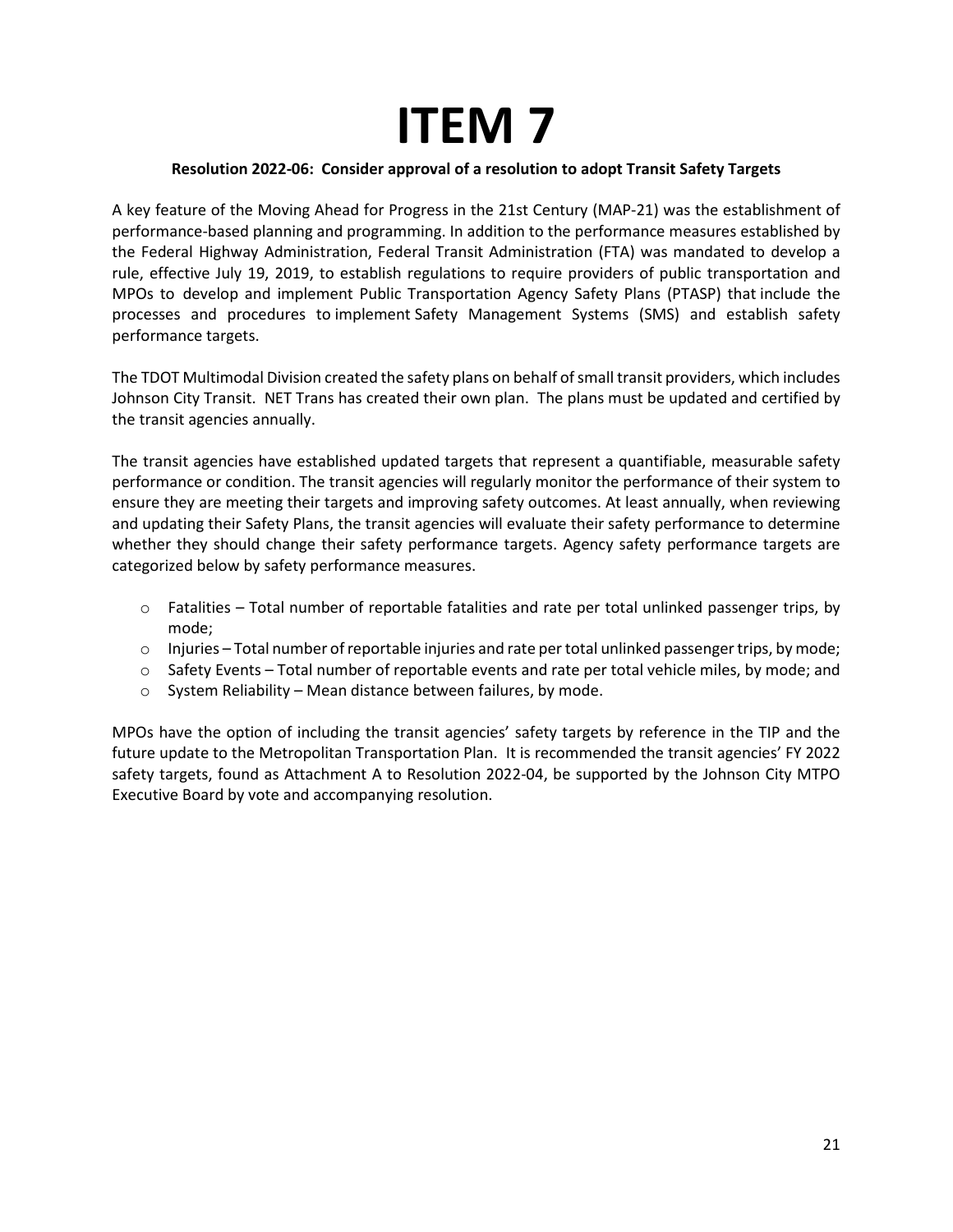#### <span id="page-21-0"></span>**RESOLUTION OF THE EXECUTIVE BOARD OF THE JOHNSON CITY METROPOLITAN TRANSPORTATION PLANNING ORGANIZATION (MTPO) TO**

#### **SUPPORT TRANSIT AGENCIES' FY 2022 SAFETY PERFORMANCE TARGETS**

 **WHEREAS**, in 2012 the United States Congress passed the Moving Ahead for Progress in the 21st Century (MAP-21) and Fixing America's Surface Transportation (FAST) Act that mandate the establishment of a performance and outcome-based program for transportation decisions; and

 **WHEREAS**, the Federal Transit Administration (FTA) was mandated to develop a rule establishing regulations to require providers of public transportation and MPOs to develop safety plans that include the processes and procedures to implement Safety Management Systems (SMS) and establish safety performance targets; and

 **WHEREAS**, the transit safety regulations require providers of public transportation and MPOs to set safety targets, which apply to four categories defined by Federal legislation: fatalities, injuries, safety events and system reliability; and

 **WHEREAS**, the providers of public transportation formally reported their safety plans and targets to the Johnson City MTPO; and

 **WHEREAS**, MPOs have 180 days following the establishment and reporting of the safety targets to include these targets by reference in planning documents for the Johnson City MTPO Metropolitan Planning Area; and

 **WHEREAS**, the staff of the Johnson City MTPO, after consultation and coordination with TDOT and providers of public transportation within the Johnson City MTPO Metropolitan Planning Area, recommends that the Johnson City MTPO includes these targets, depicted in "Attachment A" to this resolution, by reference in the Transportation Improvement Program and the future update to the Metropolitan Transportation Plan;

 **NOW, THEREFORE, BE IT RESOLVED** that the Executive Board of the Johnson City Metropolitan Transportation Planning Organization does hereby support the transit agencies' Fiscal Year 2022 safety performance targets.

MTPO Executive Board, Chair Date Chair Date Date

MTPO Executive Secretary **Date**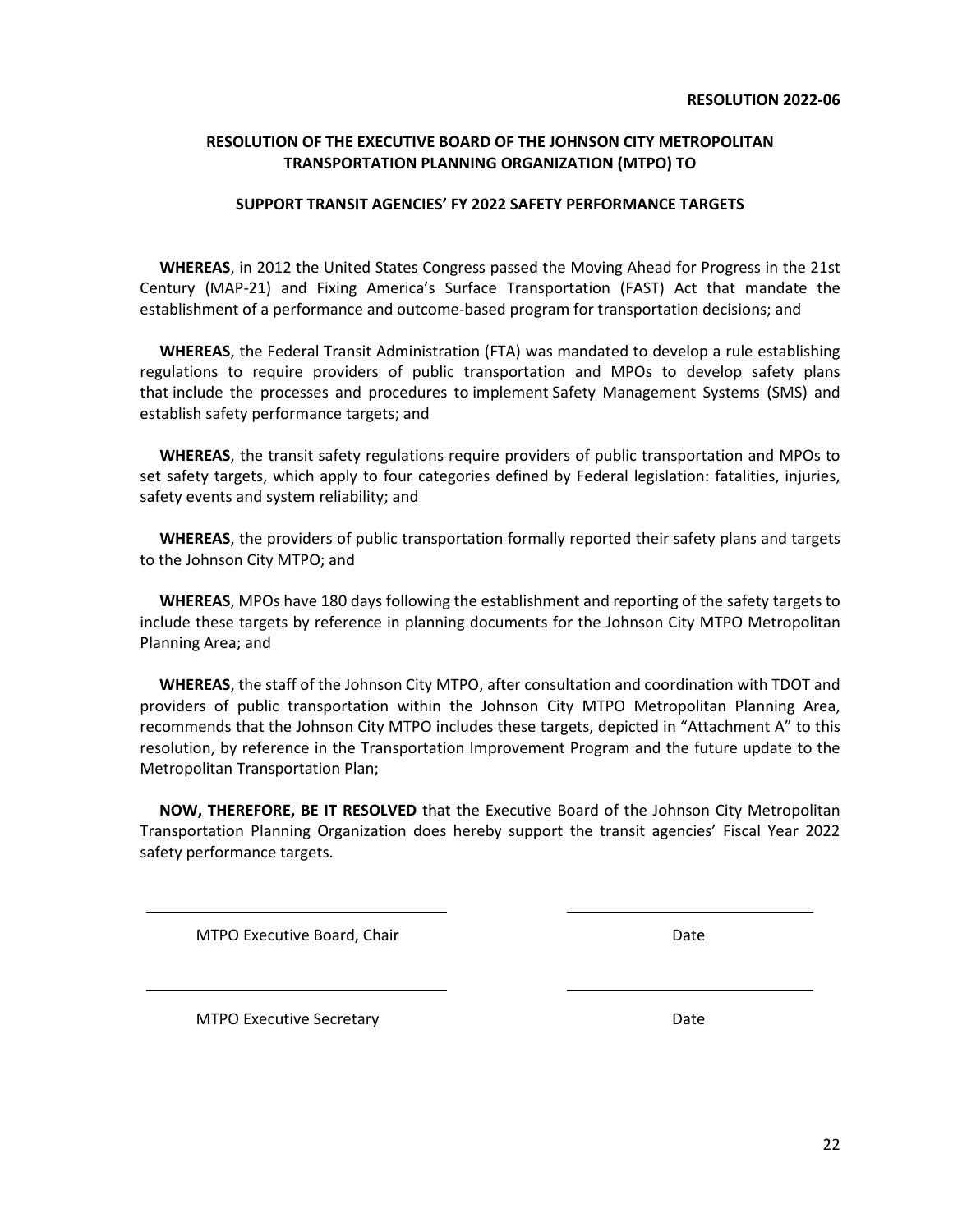#### **Attachment A**

**Transit Agencies' Safety Performance Targets in the Johnson City MTPO Area**

Federal Fiscal Year 2022

#### **From Johnson City Transit:**

| <b>Performance Measures</b>                                 | <b>TARGET</b> |
|-------------------------------------------------------------|---------------|
| <b>Number of Fatalities</b>                                 |               |
| Rate of Fatalities per 100,000 VRM <sup>1</sup>             |               |
| <b>Number of Injuries</b>                                   |               |
| Rate of Injuries per 100,000 VRM                            | 0.000021      |
| <b>Number of Safety Events</b>                              |               |
| Rate of Safety Events per 100,000 VRM                       | 0.33          |
| <b>Total Major Mechanical Failures (System Reliability)</b> | 25            |
| Miles between Major Mechanical Failures                     |               |

### **From NET Trans (First Tennessee Human Resource Agency)**

| <b>Performance Measures</b>                                 | <b>TARGET</b> |
|-------------------------------------------------------------|---------------|
| <b>Number of Fatalities</b>                                 |               |
| Rate of Fatalities per 100,000 VRM                          |               |
| <b>Number of Injuries</b>                                   |               |
| Rate of Injuries per 100,000 VRM                            | 0.08          |
| <b>Number of Safety Events</b>                              |               |
| Rate of Safety Events per 100,000 VRM                       | 0.12          |
| <b>Total Major Mechanical Failures (System Reliability)</b> | 15            |
| Miles between Major Mechanical Failures                     | 163,748       |

<span id="page-22-0"></span><sup>1</sup> VRM – Vehicle Revenue Miles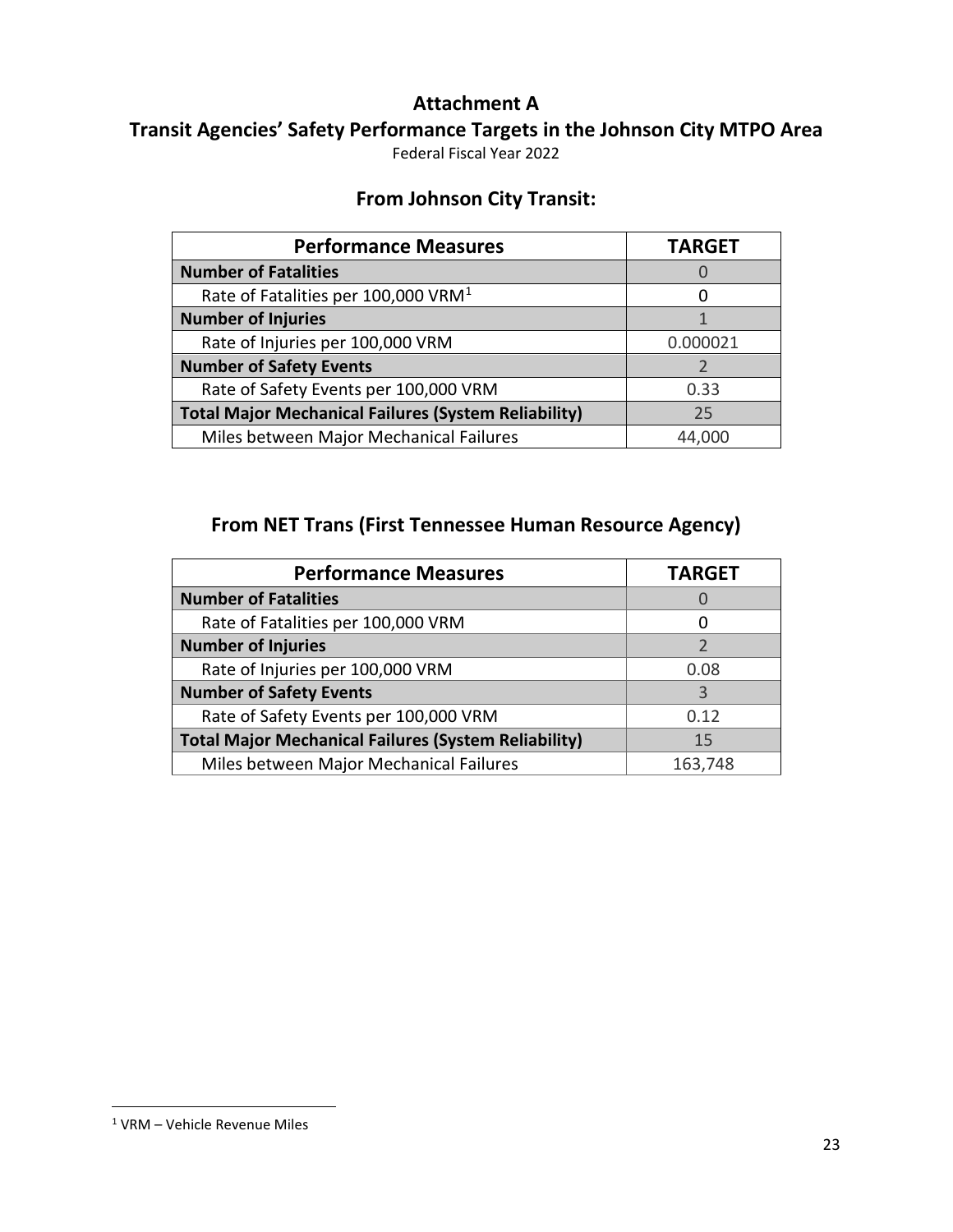## **ITEM 8**

#### <span id="page-23-0"></span>**Consider endorsement of fiscally constrained list of projects for the update to the Metropolitan Transportation Plan (MTP)**

The Metropolitan Transportation Plan (MTP), formerly called the Long-Range Transportation Plan, is one of the core transportation planning documents that Metropolitan Planning Organizations (MPO) are required to do. This plan is an update to the 2045 MTP to reflect current and future transportation conditions from 2020 to 2050 for the Johnson City MTPO Region. KCI Technologies is the consultant that is updating the plan.

At the last meeting, KCI reviewed revenue projections for ensuring the recommended improvements listed in the MTP are fiscally constrained, a federal metropolitan planning requirement. The complete list of projects and estimated costs using Federal funds must fit entirely within the estimated revenue projections to be considered as meeting the fiscal constraint test.

There are four lists for the Board to review. The first is the "Existing + Committed Project List." For planning purposes, this list includes projects that are at some stage of development, with funding committed to those phases. Some of the projects have been completed since the 2045 MTP was prepared.

For the second list, KCI has prepared a draft "Fiscally Constrained Project List." These projects are recommended to occur within one of two horizon years – by 2030 or 2050, depending on federal funding availability and prioritization. Please note the horizon year of 2030 covers the time frame from 2022 to 2030. The horizon year of 2050 covers the time frame from 2031 up to 2050.

Due to the cost of some projects and the limited availability of federal funds, a third list shows an "Illustrative Unfunded Project List." These projects were identified to meet a need addressed in the community; however, through fiscal constraint or prioritization, these projects were not able to be funded at this time. If funding were to become available, a project could move up to the fiscally constrained list.

The final table is the "Fiscal Constraint Summary." This table provides an overview of the funding programs the MTPO and KCI has identified to be reasonably available, along with the associated revenues and expenditures. It represents the final table that demonstrates fiscal constraint for all of the programs.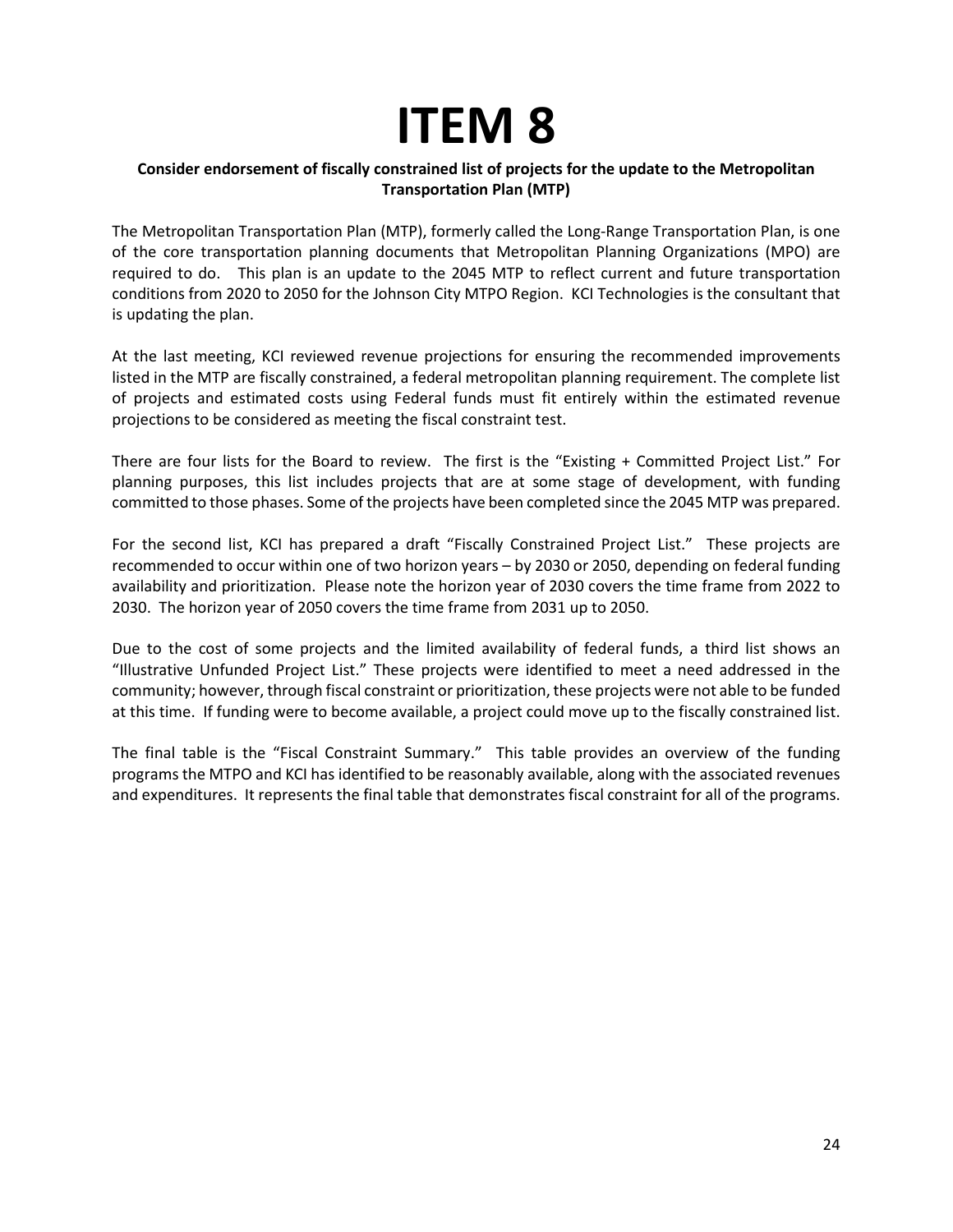## **Johnson City MTPO 2050 Metropolitan Transportation Plan**

| <b>Lead Agency</b>   | <b>Project/Route Name</b>                                                                            | From/To                                                                                                                                                                 | Type of<br>Improvement       | <b>Description</b>                                                                                                                  | <b>Project Status</b>                                                                                                                  |
|----------------------|------------------------------------------------------------------------------------------------------|-------------------------------------------------------------------------------------------------------------------------------------------------------------------------|------------------------------|-------------------------------------------------------------------------------------------------------------------------------------|----------------------------------------------------------------------------------------------------------------------------------------|
| <b>TDOT</b>          | Boones Creek Road (SR 354)                                                                           | I-26 to Christian Church Road                                                                                                                                           | Widen                        | Widen existing 2 lane roadway to 4 lanes                                                                                            | Completed                                                                                                                              |
| <b>TDOT</b>          | Boones Creek Road (SR 354)<br>and Bugaboo Springs Road<br>Improvements                               | Boones Creek Road (SR 354) at Bugaboo Springs Road                                                                                                                      | Intersection<br>Improvement  | Intersection Improvement                                                                                                            | Completed                                                                                                                              |
| Local                | Bristol Highway (SR 34) at<br><b>Industrial Park Road Traffic</b><br>Signal Upgrade                  | Intersection of Bristol Highway (SR 34) and Industrial Park<br>Road                                                                                                     | Intersection<br>Improvement  | Upgrade traffic signals                                                                                                             | Completed                                                                                                                              |
| Local                | Broad Street Bridge Repair                                                                           | Broad Street Bridge over Doe River                                                                                                                                      | <b>Bridge Rehabilitation</b> | Repair and rehab the bridge due to deterioration                                                                                    | Completed                                                                                                                              |
| Johnson City         | Christian Church Road                                                                                | Boones Station Road to Boones Creek Road (SR 354)                                                                                                                       | Roadway Widening             | Widen to 3 lanes, curb & sidewalk                                                                                                   | Under Development;<br>estimated \$3,200,000 cost                                                                                       |
| Washington<br>County | <b>Claude Simmons Road</b>                                                                           | West Market Street (US 11E) to Knob Creek Road                                                                                                                          | Safety                       | Spot safety improvements, signage, guardrail, striping,<br>Safety Edge                                                              | <b>Under Development</b>                                                                                                               |
| Washington<br>County | Conklin Road                                                                                         | Old SR 34, Bacon Branch Road to Horace Dillow Road                                                                                                                      | Safety                       | Spot safety improvements, signage, guardrail, striping,<br>Safety Edge                                                              | <b>Under Development</b>                                                                                                               |
| <b>TDOT</b>          | East Jackson Boulevard (SR<br>34/US 11E) and Boones Creek<br>Road (SR 354) in<br>Jonesborough        | Intersection of East Jackson Boulevard (SR 34/US 11E) and<br>Boones Creek Road (SR 354)                                                                                 | Intersection<br>Improvement  | Intersection Improvement                                                                                                            | Completed                                                                                                                              |
| <b>TDOT</b>          | East Jackson Boulevard (SR<br>34/US 11E) Improvements                                                | East Jackson Boulevard (SR 34/US 11E) from Jonesborough<br>City Limits to Claude Simmons Road                                                                           | Reconstruction               | Install turn lanes                                                                                                                  | Completed                                                                                                                              |
| Johnson City         | Fiber Optic Network<br>Expansion                                                                     | Throughout Johnson City                                                                                                                                                 | <b>ITS</b><br>Improvements   | Extend fiber option network to include fiber optic cable,<br>conduit, and possibly overhead installation throughout<br>Johnson City | <b>Under Development</b>                                                                                                               |
| Local                | Greenline Road                                                                                       | Intersection of Peoples Street and Greenline Road                                                                                                                       | Intersection<br>Improvement  | Intersection Improvement                                                                                                            | Completed                                                                                                                              |
| Washington<br>County | <b>Greenwood Drive</b>                                                                               | Bill Jones Road to Lone Oak Road                                                                                                                                        | Safety                       | Spot safety improvements, signage, guardrail, striping,<br>Safety Edge                                                              | <b>Under Development</b>                                                                                                               |
| <b>TDOT</b>          | I-26 Exit 24 at University<br>Parkway (SR 67)                                                        | Exit 24 on I-26 at University Parkway (SR 67)                                                                                                                           | Interchange<br>Improvement   | Ramp Modification                                                                                                                   | Completed                                                                                                                              |
| <b>TDOT</b>          | I-26, Exit 17 at Boones Creek<br>Road (SR 354)                                                       | Exit 17 on I-26 at Boones Creek Road (SR 354)                                                                                                                           | Interchange<br>Improvement   | Interchange modification                                                                                                            | Completed                                                                                                                              |
| Johnson City         | Knob Creek Road at State of<br>Franklin Road (SR 381)<br>Intersection and Approaches<br>Improvements | Intersection Knob Creek Road at State of Franklin Road (SR<br>381), including intersections of Knob Creek & Peoples<br>Street/Med-Tech Pkwy, & Knob Creek & Fitness Way | Intersection<br>Improvement  | Add turn lanes at Knob Creek & Med Tech, Knob Creek &<br>Fitness Way, Knob Creek & Peoples with realignment on<br>Peoples Street    | Under Development;<br>estimated \$750,000 for<br>construction                                                                          |
| <b>TDOT</b>          | Knob Creek Road Extension -<br>Section 1                                                             | West of Mizpah Hills Drive to Marketplace Boulevard                                                                                                                     | Reconstruction               | Construct a new 5 lane (overpass crossing CSX RR)                                                                                   | Under Development;<br>currently in right- of-way with<br>additional \$35M left for<br>construction, which TDOT will<br>fund and manage |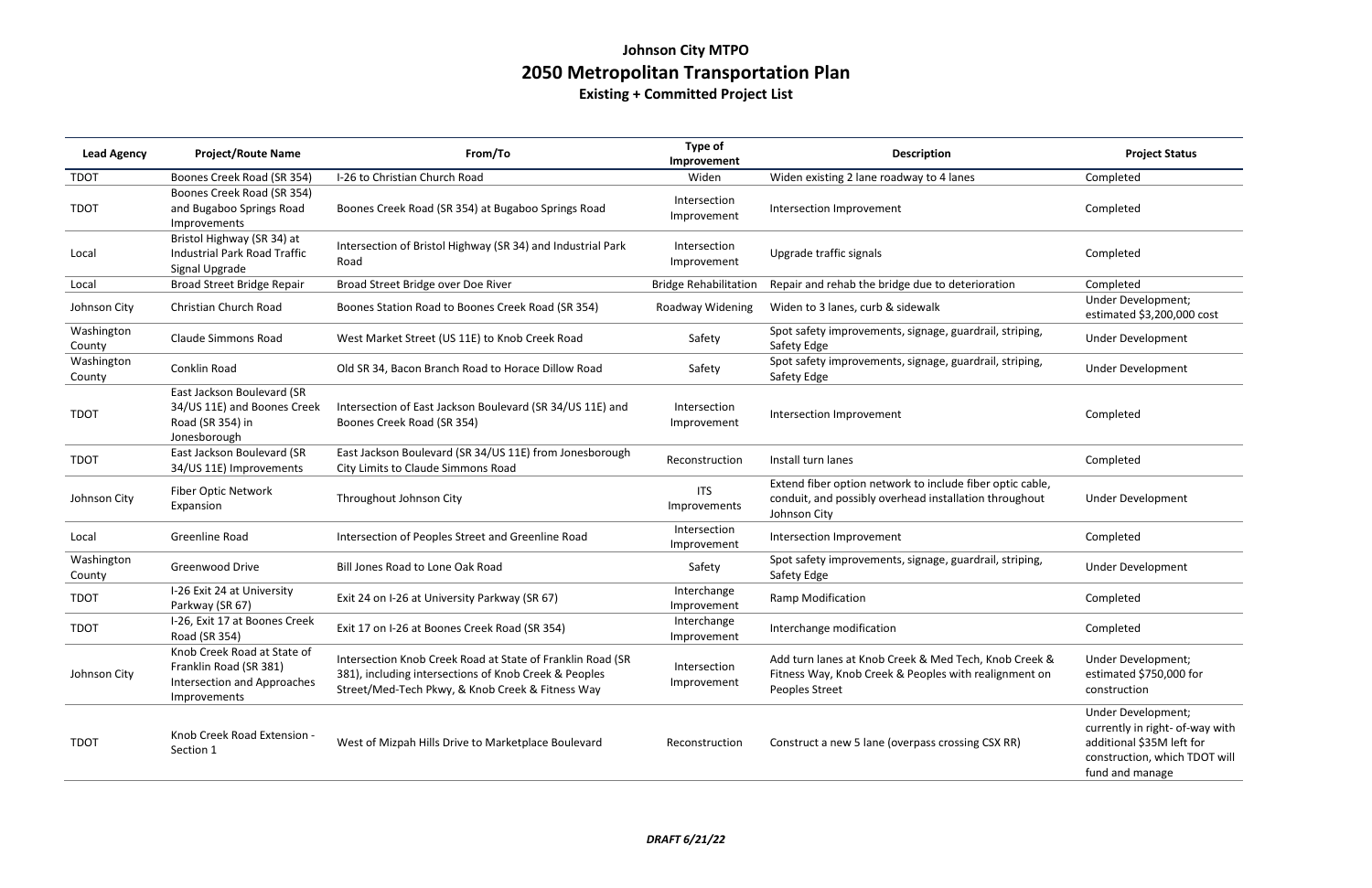## **Johnson City MTPO 2050 Metropolitan Transportation Plan**

**Existing + Committed Project List**

| <b>Lead Agency</b> | <b>Project/Route Name</b>                                                       | From/To                                                                                                                                                                                                                                                                                                                                            | Type of<br>Improvement                 | <b>Description</b>                                                                                                                                                                                                          | <b>Project Status</b>                                                                                                              |
|--------------------|---------------------------------------------------------------------------------|----------------------------------------------------------------------------------------------------------------------------------------------------------------------------------------------------------------------------------------------------------------------------------------------------------------------------------------------------|----------------------------------------|-----------------------------------------------------------------------------------------------------------------------------------------------------------------------------------------------------------------------------|------------------------------------------------------------------------------------------------------------------------------------|
| <b>TDOT</b>        | Knob Creek Road Extension -<br>Section 2                                        | North of Mizpah Hills Drive to Boones Creek Road (SR 354)                                                                                                                                                                                                                                                                                          | Reconstruction                         | New alignment, sidewalks and multiuse trail 2/3 lane                                                                                                                                                                        | Under Development;<br>currently in preliminary<br>engineering with additional<br>\$41.4M left for right-of-way<br>and construction |
| Elizabethton       | Linear Path and Tweetsie Trail<br>Connector                                     | Hattie Avenue, from Cedar Avenue to South Riverside Drive                                                                                                                                                                                                                                                                                          | Bicycle/Pedestrian                     | Two 5-foot paths connecting Linear Path at South Riverside<br>Drive to the Tweetsie Trail at Cedar Avenue.                                                                                                                  | Under Development;<br>estimated \$360,000 cost                                                                                     |
| Jonesborough       | New Traffic Signal at East<br>Jackson Boulevard (SR 34) and<br><b>Tiger Way</b> | Intersection of East Jackson Boulevard (SR 34) at Tiger Way<br>- Jonesborough                                                                                                                                                                                                                                                                      | <b>Traffic Signal</b>                  | New traffic signal                                                                                                                                                                                                          | In preliminary engineering<br>phase                                                                                                |
| <b>TDOT</b>        | Okolona Road (SR 359)                                                           | Milligan Highway (SR 359) to South Roan Street                                                                                                                                                                                                                                                                                                     | Safety / Geometric<br>Spot Improvement | Safety/geometric improvements (including paved shoulders,<br>improvements at select locations/intersections as<br>determined through the project development process                                                        | <b>Not Started</b>                                                                                                                 |
| Johnson City       | Old Gray Station Road -<br>Section 2                                            | Bobby Hicks Highway (SR 75) to just north of Buckingham<br>Road                                                                                                                                                                                                                                                                                    | Widen                                  | Upgrade Traffic Signal at Bobby Hicks Highway (SR 75),<br>widen to 3 lanes with turning lanes to intersection with Glen<br>Mize Way; from Glen Mize Way to Boones Creek Road (SR<br>354) - improved 2 lanes with turn lanes | Under Development                                                                                                                  |
| Elizabethton       | <b>Overmountain Drive Extension</b>                                             | Overmountain Drive near the intersection of Militia Court                                                                                                                                                                                                                                                                                          | <b>New Construction</b>                | Extend Overmountain Drive to the hospital access road                                                                                                                                                                       | Under Development;<br>estimated \$670,000 cost                                                                                     |
| Elizabethton       | <b>Overmountain Drive</b><br>Roundabout in Elizabethton                         | Overmountain Drive Entrance to Walmart                                                                                                                                                                                                                                                                                                             | Intersection<br>Improvement            | Install a roundabout to replace 3-way stop on<br><b>Overmountain Drive</b>                                                                                                                                                  | Under Development                                                                                                                  |
| Elizabethton       | Riverfront Linear Walking Path<br>- Phases IV & V                               | Phase V trail begins at the termination point of the existing<br>trail along Race Street and ends at the termination point of<br>the existing trail along West Riverside Drive. Phase IV trail<br>begins at the termination point of the existing trail behind<br>Lowe's adjacent to Overmountain Drive and ends at<br>Sycamore Shoals State Park. | Bicycle/Pedestrian                     | Linear walking path                                                                                                                                                                                                         | Under Development;<br>currently in preliminary<br>engineering with additional<br>\$630,000 left for construction                   |
| Local              | Signalization Improvements<br>for Elizabethton at Two<br>Intersections          | Elk Ave (SR 67) and Milligan Highway and Mill Street                                                                                                                                                                                                                                                                                               | Intersection<br>Improvement            | Upgrade and install traffic signals                                                                                                                                                                                         | Completed                                                                                                                          |
| <b>TDOT</b>        | SR 91 Extension                                                                 | Veterans Memorial Parkway (SR 37/US 19E) to West Elk<br>Avenue (US 321)                                                                                                                                                                                                                                                                            | Reconstruction                         | Add center turn lane along the 4-lane undivided portion of<br>West Elk Avenue from Holly Lane to North Roan Street and<br>reconfigure intersection of North Roan                                                            | Project is under construction,<br>to be completed on or before<br>June, 2023                                                       |
| Local              | State of Franklin Road (SR<br>381)                                              | Intersection with Indian Ridge Road and Skyline Drive                                                                                                                                                                                                                                                                                              | Intersection<br>Improvement            | Add turn lanes, bridge rehabilitation                                                                                                                                                                                       | Completed                                                                                                                          |
| Elizabethton       | Traffic Management Center -<br>Elizabethton                                     | Engineering Offices - Elizabethton                                                                                                                                                                                                                                                                                                                 | ITS<br>Improvements                    | Software, computer system to control traffic signals.                                                                                                                                                                       | <b>Under Development</b>                                                                                                           |
| <b>TDOT</b>        | <b>Traffic Signal for North Roan</b><br>Street (SR 36) at<br>Mountainview Road  | North Roan Street (SR 36) at Mountainview Road                                                                                                                                                                                                                                                                                                     | Intersection<br>Improvement            | Install traffic signals                                                                                                                                                                                                     | Completed                                                                                                                          |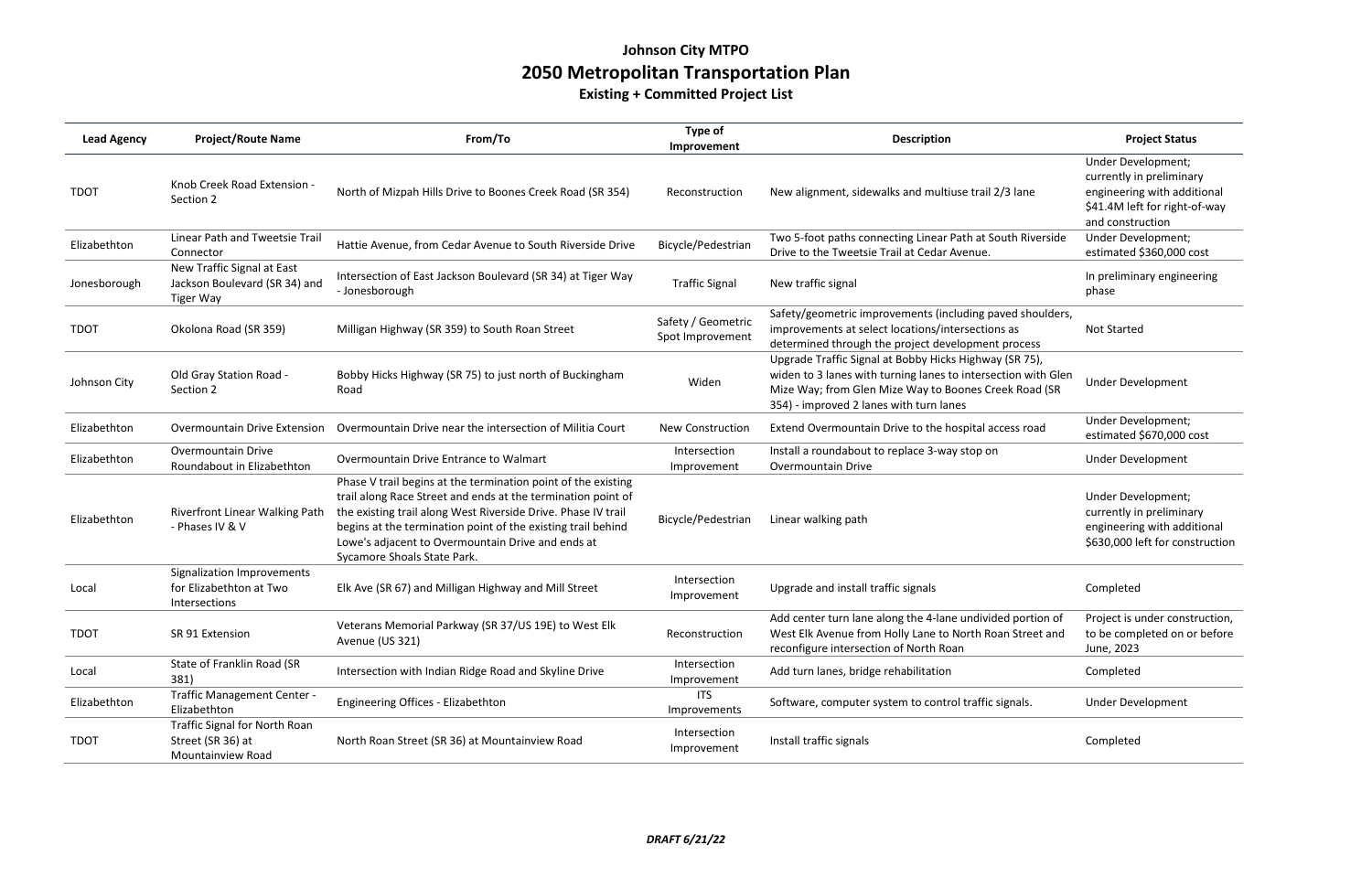## **Johnson City MTPO 2050 Metropolitan Transportation Plan**

### **Existing + Committed Project List**

| <b>Lead Agency</b> | <b>Project/Route Name</b>                                                                                 | From/To                                                                                        | Type of<br>Improvement          | <b>Description</b>                                      | <b>Project Status</b>                                            |
|--------------------|-----------------------------------------------------------------------------------------------------------|------------------------------------------------------------------------------------------------|---------------------------------|---------------------------------------------------------|------------------------------------------------------------------|
| Local              | Traffic Signal for State of<br>Franklin Road (SR 381) and<br>Harris Drive                                 | Intersection of State of Franklin Road (SR 381) and Harris<br><b>Drive</b>                     | Intersection<br>Improvement     | Install traffic signals                                 | Completed                                                        |
| Johnson City       | <b>Traffic Signal in Gray</b>                                                                             | Bob Fitz Road or Gray Station Road at Bobby Hicks Highway<br>(SR 75) (only one location)       | New Traffic Signal              | Install new traffic signal at one of the locations      | <b>Under Development</b>                                         |
| <b>TDOT</b>        | Traffic Signal Upgrade at<br><b>Broad Street and Veterans</b><br><b>Memorial Parkway</b>                  | Intersection of Broad Street (SR 67/91/US 321) and<br>Veterans Memorial Parkway (SR 37/US 19E) | Intersection<br>Improvement     | Upgrade traffic signal to improve safety and congestion | Under Construction; to be<br>completed on or before June<br>2023 |
| <b>TDOT</b>        | Veterans Memorial Parkway<br>(SR 37 / US 19E) and Gap Creek<br>Road (SR 361) Intersection<br>Improvements | Veterans Memorial Parkway (SR 37/US 19E) and Gap Creek<br>Road (SR 361)                        | Safety / Bridge<br>Improvements | Install traffic signal, signage, widen bridge           | <b>Under Development</b>                                         |
| <b>TDOT</b>        | West Main Street (SR 81) at<br>Persimmon Ridge Road<br>Improvements                                       | West Main Street (SR 81) at Persimmon Ridge Road                                               | Intersection<br>Improvement     | Intersection Improvement                                | Completed                                                        |
| Johnson City       | West Mountainview Road<br>Improvements                                                                    | West Mountainview Road, near Knob Creek Road to West<br>Oakland Avenue                         | Roadway Widening                | Widen roadway and add turn lanes                        | Under Development;<br>estimated $$1,000,000$ for<br>construction |
| Johnson City       | West Oakland Avenue<br>Improvements                                                                       | West Oakland Avenue, from West Mountainview Road to<br>Hanover Road                            | Roadway Widening                | Widen roadway and add turn lanes                        | Under Development;<br>estimated \$1,150,000                      |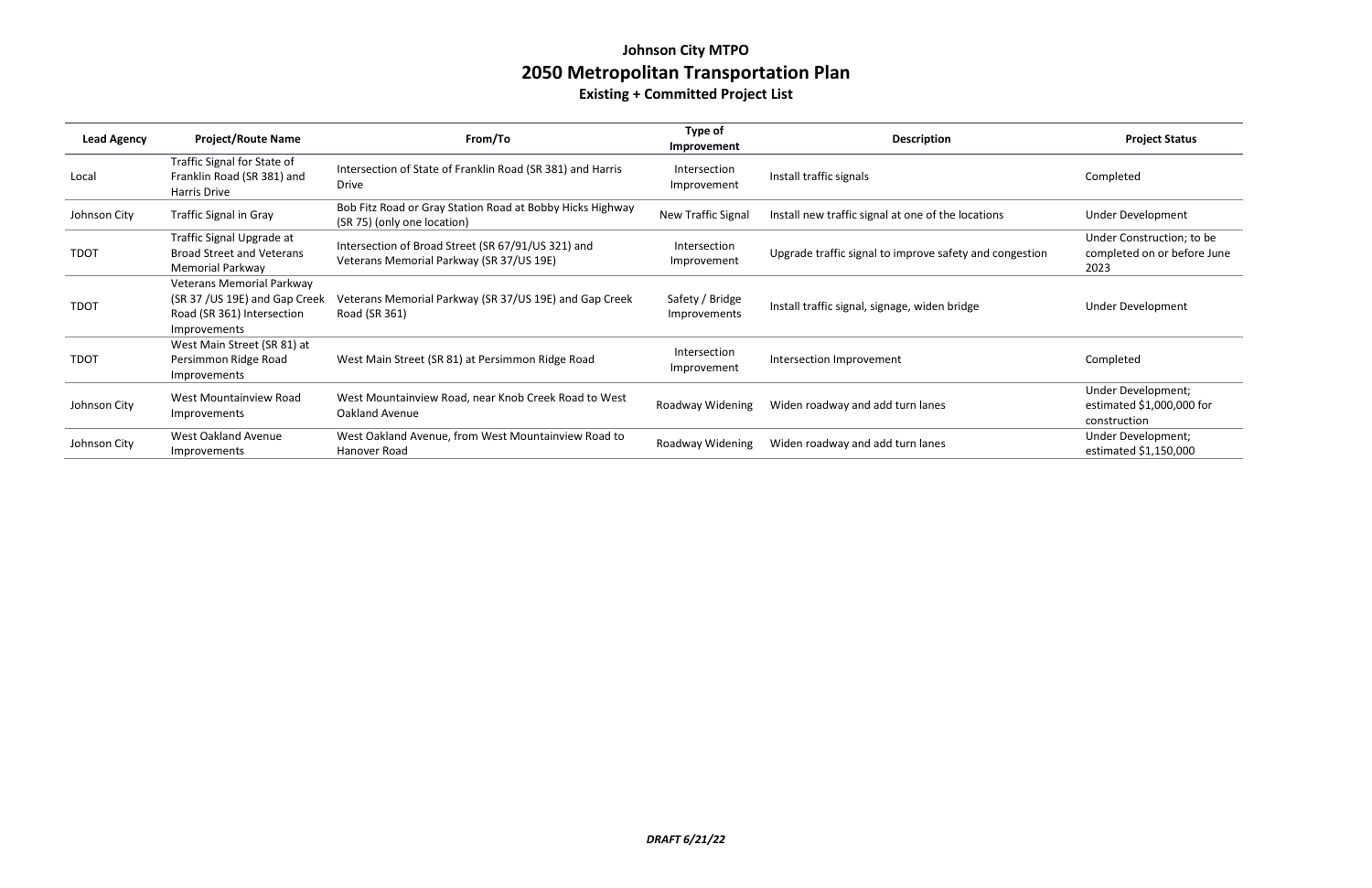### **Johnson City MTPO 2050 Metropolitan Transportation Plan Fiscally Constrained Project List**

| ID | <b>Lead Agency</b>   | <b>Project/Route Name</b>                                                      | From/To                                                                                                  | Type of<br>Improvement             | <b>Description</b>                                                                                                                                                                                | Horizon | <b>YOE Cost</b> | <b>Funding Program</b>            |
|----|----------------------|--------------------------------------------------------------------------------|----------------------------------------------------------------------------------------------------------|------------------------------------|---------------------------------------------------------------------------------------------------------------------------------------------------------------------------------------------------|---------|-----------------|-----------------------------------|
|    |                      |                                                                                |                                                                                                          | Projects to be Completed 2023-2030 |                                                                                                                                                                                                   |         |                 |                                   |
|    | Local                | <b>Adaptive Signal Control</b>                                                 | System wide deployment throughout<br>Johnson City                                                        | ITS Improvements                   | Deployment of real-time adaptive signal<br>control technologies                                                                                                                                   | 2030    | \$255,256       | STBG-L                            |
| 4  | <b>TDOT</b>          | I-26 Exit 19-State of Franklin<br>(SR 381) Interchange Signage<br>(Project S6) | I-26 Exit 19-State of Franklin Road (SR<br>381) Interchange                                              | Safety / Geometric<br>Improvements | Install Additional Overhead Signage                                                                                                                                                               | 2030    | \$316,518       | <b>HSIP</b>                       |
| 6  | <b>TDOT</b>          | I-26 ITS Deployment                                                            | MM 8 to MM 26                                                                                            | <b>ITS Improvements</b>            | Cameras, DMS, Sensors and<br>communications                                                                                                                                                       | 2030    | \$9,189,227     | <b>NHPP</b>                       |
| 9  | Washington<br>County | Old Gray Station Road Section                                                  | Bobby Hicks Highway (SR 75) to Cherry<br><b>Street</b>                                                   | Roadway Widening                   | Improve roadway to three lane and<br>shoulder                                                                                                                                                     | 2030    | \$10,669,714    | Local                             |
| 10 | <b>TDOT</b>          | SR 362 Safety Improvements                                                     | Dry Creek Road (SR 361) to Big Springs<br>Road                                                           | Safety / Geometric<br>Improvements | Safety/geometric improvements<br>(including paved shoulders,<br>improvements at select<br>locations/intersections) as determined<br>through the project development                               | 2030    | \$196,547       | HSIP/STBG-S                       |
| 14 | Washington<br>County | Washington County Industrial<br>Park Traffic Signal                            | Intersection of Andrew Johnson<br>Highway (SR 34/US 11E) at Precision<br><b>Boulevard/Stockyard Road</b> | Operational<br>Improvements        | Install new traffic signal                                                                                                                                                                        | 2030    | \$510,513       | STBG-L                            |
| 16 | <b>TDOT</b>          | Boones Creek Road (SR 354)<br>Section 1                                        | Christian Church Road to Highland<br>Church Road                                                         | Roadway Widening                   | Widen existing 2 lane roadway to 4 lanes                                                                                                                                                          | 2030    | \$17,740,314    | STBG-S                            |
| 30 | <b>TDOT</b>          | SR 361 Improvements                                                            | Okolona Road (SR 359) to Veterans<br>Memorial Parkway (SR 37/US 19E)                                     | Safety / Geometric<br>Improvements | Safety/geometric improvements<br>(including paved shoulders,<br>improvements at select<br>locations/intersections) as determined<br>through the project development                               | 2030    | \$7,914,222     | <b>HSIP</b>                       |
| 40 | Johnson City         | <b>Novus Drive Extension</b>                                                   | West Market Street (SR 34/US 11E) to<br><b>McKinley Road</b>                                             | New Road<br>Alignment              | Construct new 2 lane road with median<br>and additional turn lanes at<br>intersections.                                                                                                           | 2030    | \$15,315,379    | Discretionary /<br>STBG-L / Local |
| 43 | Sullivan County      | Allison Road and Piney Flats<br>Road Intersection<br>Improvements              | Bristol Highway (SR 34/US 11E/US 19W)<br>and Allison Road/Piney Flats Road                               | Operational<br><b>Improvements</b> | Intersection Improvement                                                                                                                                                                          | 2030    | \$3,190,704     | STBG-L                            |
| 55 | Johnson City         | <b>Browns Mill Road and</b><br>Peoples Street Roundabout                       | Browns Mill Road and Peoples Street<br>Intersection                                                      | Operational<br>Improvements        | Install roundabout at the intersection of<br>Browns Mill Road and Peoples Street                                                                                                                  | 2030    | \$638,141       | Local                             |
| 57 | Johnson City         | <b>Browns Mill Road</b><br>Improvements                                        | Browns Mill Road, from West Oakland<br>Avenue to Peoples Street                                          | Roadway Widening                   | Widen road, add turn lanes, add<br>sidewalks                                                                                                                                                      | 2030    | \$3,190,704     | Local                             |
| 58 | Johnson City         | Cherokee Road (SR 67)                                                          | Sinking Creek Road to University<br>Parkway (US 321/SR 381)                                              | Operational<br>Improvements        | Operational improvements (including<br>spot widenings, intersection<br>improvements, turn lanes) at select<br>locations/intersections as determined<br>through the project development<br>process | 2030    | \$641,331       | <b>HSIP</b>                       |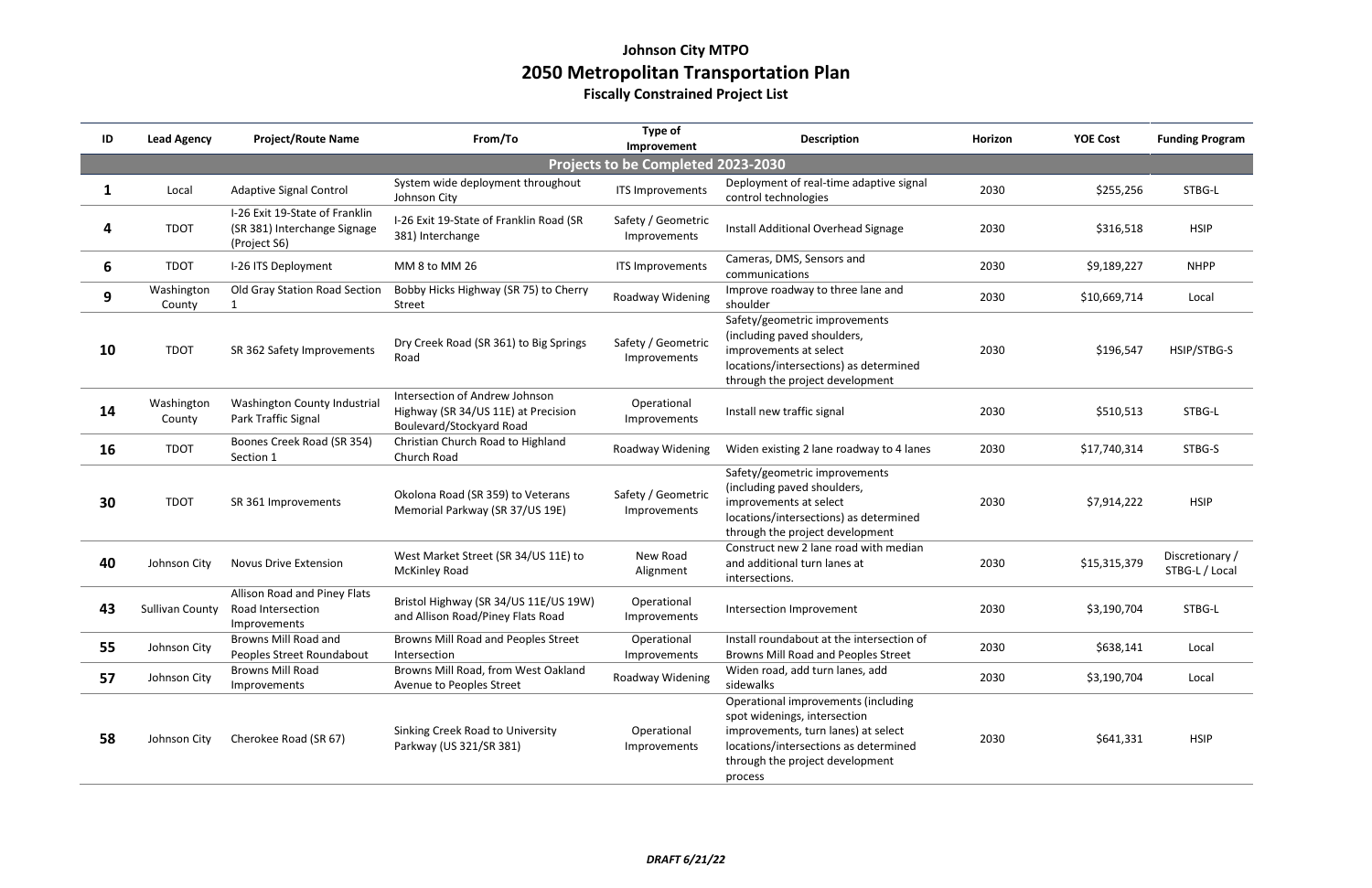### **Johnson City MTPO 2050 Metropolitan Transportation Plan Fiscally Constrained Project List**

| ID | <b>Lead Agency</b>   | <b>Project/Route Name</b>                                               | From/To                                                                                        | Type of<br>Improvement             | <b>Description</b>                                                                                                                                                  | Horizon | <b>YOE Cost</b> | <b>Funding Program</b> |
|----|----------------------|-------------------------------------------------------------------------|------------------------------------------------------------------------------------------------|------------------------------------|---------------------------------------------------------------------------------------------------------------------------------------------------------------------|---------|-----------------|------------------------|
| 60 | Johnson City         | West Walnut Street<br>Safety Improvements                               | Antioch Road to West State of Franklin<br>Road (US 321/SR 381)                                 | Safety / Geometric<br>Improvements | Safety/geometric improvements<br>(including paved shoulders,<br>improvements at select<br>locations/intersections) as determined<br>through the project development | 2030    | \$392,457       | Local                  |
|    |                      |                                                                         |                                                                                                | Projects to be Completed 2031-2050 |                                                                                                                                                                     |         |                 |                        |
| 2  | <b>TDOT</b>          | I-26 Exits 22 & 23 Interchange<br>Improvements (Project C1)             | East Unaka/Watauga Avenue (SR 400)<br>to West Market/Main Street (SR 91)                       | Roadway Widening                   | Widen EB Off-Ramp to Provide Option<br>Lane                                                                                                                         | 2050    | \$2,582,094     | <b>NHPP</b>            |
| 8  | Washington<br>County | Old Gray Station Road Section<br>3                                      | Buckingham Road to Boones Creek Road<br>(SR 354)                                               | Safety / Geometric<br>Improvements | Safety/geometric improvements<br>(including paved shoulders,<br>improvements at select<br>locations/intersections) as determined<br>through the project development | 2050    | \$5,554,504     | STBG-L                 |
| 12 | <b>TDOT</b>          | I-26 Exit 19 - North State of<br>Franklin Road (SR 381)<br>Improvements | On and Off Ramps from I-26 at Exit 19-<br>North State of Franklin Road (SR 381)<br>Interchange | Operational<br>Improvements        | Reconfiguration, operational<br>improvements, add turning lanes, on all<br>approaches, etc.                                                                         | 2050    | \$60,048,687    | <b>NHPP</b>            |
| 21 | Washington<br>County | Free Hill Road                                                          | Kingsport Highway (SR 36) to Cedar<br>Creek Road                                               | Reconstruction                     | Reconstruct 2 lane roadway addressing<br>geometric issues                                                                                                           | 2050    | \$1,981,607     | STBG-L                 |
| 23 | <b>TDOT</b>          | East Unaka Avenue (SR 400)                                              | Broadway Street to East Fairview<br>Avenue                                                     | Safety / Geometric<br>Improvements | Safety/geometric improvements<br>(including paved shoulders,<br>improvements at select<br>locations/intersections) as determined<br>through the project development | 2050    | \$1,651,339     | STBG-S                 |
| 24 | <b>TDOT</b>          | Okolona Road (SR 359)<br>Realignment                                    | I-26 to existing Okolona Road (SR 359)                                                         | New Road<br>Alignment              | Realign existing roadway with<br>interchange to create better access                                                                                                | 2050    | \$9,133,405     | STBG-S                 |
| 25 | <b>TDOT</b>          | SR 75 Improvements                                                      | Boonesborough Road to Andrew<br>Johnson Highway (US 11E)                                       | Safety / Geometric<br>Improvements | Safety/geometric improvements<br>(including paved shoulders,<br>improvements at select<br>locations/intersections) as determined<br>through the project development | 2050    | \$18,032,621    | STBG-S                 |
| 31 | Washington<br>County | Shadden Road / Highland<br>Church Road                                  | Suncrest Drive (SR 75) to Boones Creek<br>Road (SR 354)                                        | Safety / Geometric<br>Improvements | Safety/geometric improvements<br>(including paved shoulders,<br>improvements at select<br>locations/intersections) as determined<br>through the project development | 2050    | \$7,494,076     | STBG-L                 |
| 32 | <b>TDOT</b>          | $I-26$                                                                  | Exit 13 to 17                                                                                  | Roadway Widening                   | Widen Existing 4 lane interstate to 6<br>lanes                                                                                                                      | 2050    | \$85,479,306    | <b>NHPP</b>            |
| 33 | <b>TDOT</b>          | $I-26$                                                                  | Exit 17 to 20                                                                                  | Roadway Widening                   | Widen Existing 4 lane interstate to 6<br>lanes                                                                                                                      | 2050    | \$87,821,204    | <b>NHPP</b>            |
| 36 | Elizabethton         | Elk Avenue / Broad Street (SR<br>67)                                    | Williams Avenue to Holly Lane                                                                  | Bicycle/Pedestrian                 | Add sidewalks on north side of SR 67                                                                                                                                | 2050    | \$6,341,141     | STBG-S                 |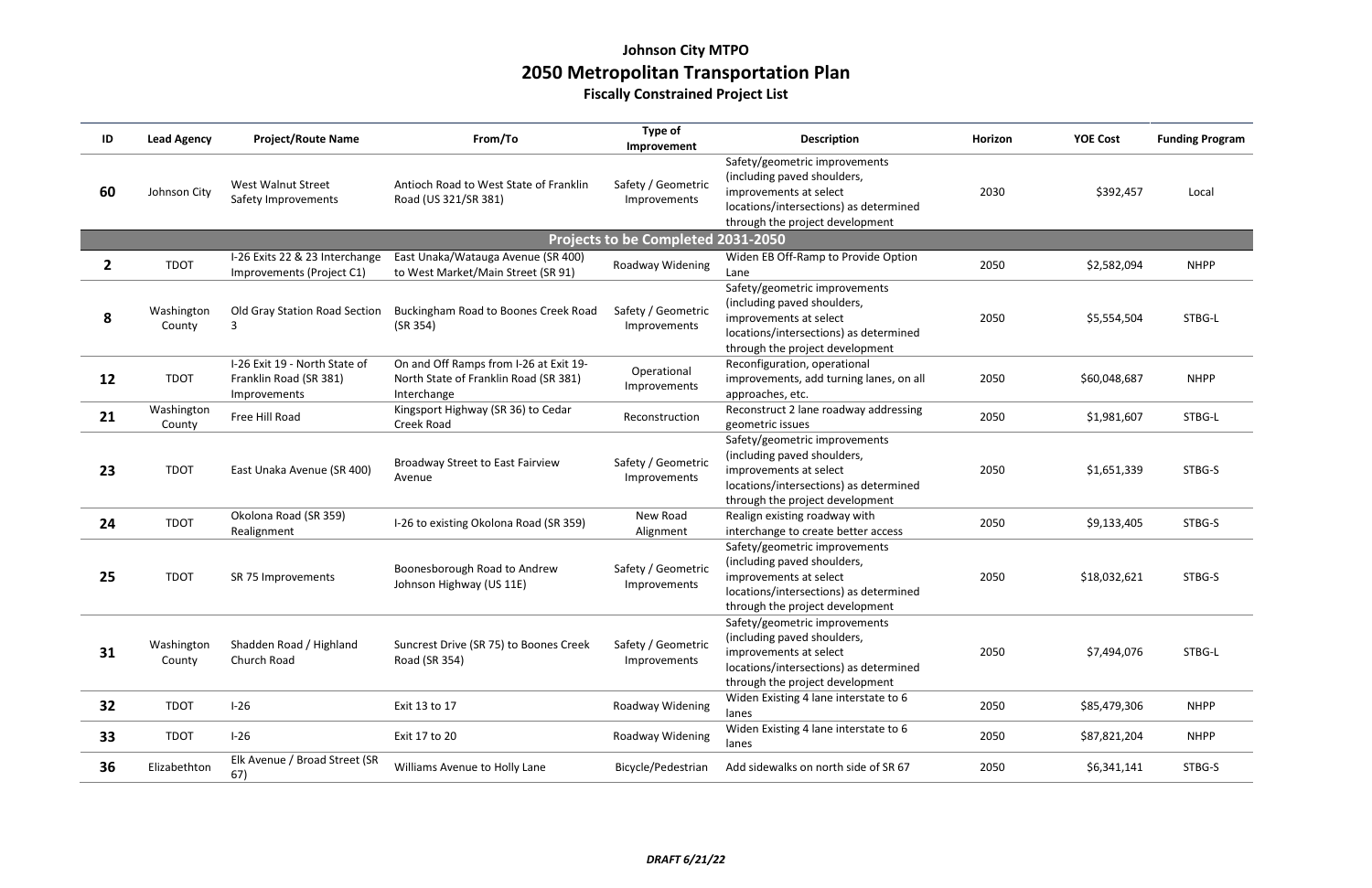### **Johnson City MTPO 2050 Metropolitan Transportation Plan Fiscally Constrained Project List**

| ID | <b>Lead Agency</b>   | <b>Project/Route Name</b>              | From/To                                                                     | Type of<br>Improvement             | <b>Description</b>                                                                                                                                                  | Horizon | <b>YOE Cost</b> | <b>Funding Program</b>            |
|----|----------------------|----------------------------------------|-----------------------------------------------------------------------------|------------------------------------|---------------------------------------------------------------------------------------------------------------------------------------------------------------------|---------|-----------------|-----------------------------------|
| 39 | <b>TDOT</b>          | Watauga Road (SR 400)                  | East Fairview Avenue to Piney Flats<br>Road                                 | Safety / Geometric<br>Improvements | Safety/geometric improvements<br>(including paved shoulders,<br>improvements at select<br>locations/intersections) as determined<br>through the project development | 2050    | \$4,203,408     | STBG-S                            |
| 41 | <b>Carter County</b> | <b>Tweetsie Trail Extension</b>        | End of Tweetsie Trail at Hatcher Lane<br>with State Line Road to Hampton TN | Bicycle/Pedestrian                 | Trail extension, bridge rehabilitation over<br>the Doe River and access through old<br>railroad tunnel.                                                             | 2050    | \$14,391,669    | Discretionary /<br>STBG-L / Local |
| 59 | Johnson City         | Greenwood Drive<br>Safety Improvements | Seminole Drive to West State of Franklin<br>Road (US 321/SR 381)            | Safety / Geometric<br>Improvements | Safety/geometric improvements<br>(including paved shoulders,<br>improvements at select<br>locations/intersections) as determined<br>through the project development | 2050    | \$1,209,326     | Local                             |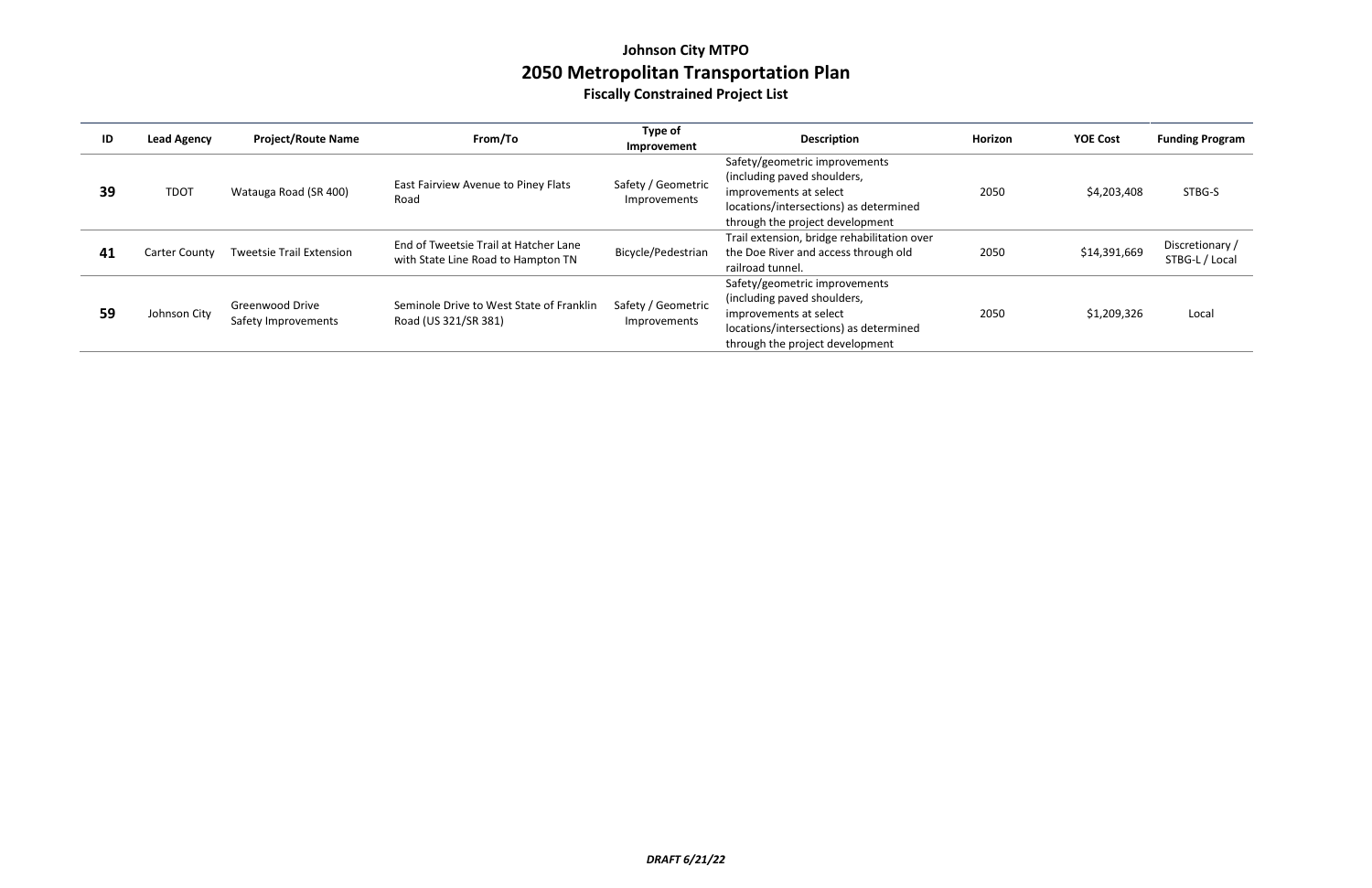### **Johnson City MTPO 2050 Metropolitan Transportation Plan Illustrative Unfunded Project List**

| ID | <b>Lead Agency</b> | <b>Project/Route Name</b>                          | From/To                                                                                                          | Type of<br>Improvement | <b>Description</b>                               | <b>Horizon</b>      | <b>Funding Program</b> |
|----|--------------------|----------------------------------------------------|------------------------------------------------------------------------------------------------------------------|------------------------|--------------------------------------------------|---------------------|------------------------|
| 17 | <b>TDOT</b>        | Boones Creek Road (SR 354)<br>Section 2            | Highland Church Road to Bugaboo Springs Road                                                                     | Roadway Widening       | Widen existing 2 lane roadway to 4 lanes         | Illustrative        | STBG-S                 |
| 18 | <b>TDOT</b>        | Boones Creek Road (SR 354)<br>Section 3            | Bugaboo Springs Road to West Jackson Boulevard (SR<br>34/US 11E)                                                 | Roadway Widening       | Widen existing 2 lane roadway to 4 lanes         | Illustrative        | STBG-S                 |
| 19 | Jonesborough       | Jonesborough Parkway                               | Boones Creek Road (SR 354) to West Jackson Boulevard<br>(SR 34/US 11E) at intersection with Persimmon Ridge Road | New Road<br>Alignment  | Construct 3 lane roadway                         | <b>Illustrative</b> | STBG-S                 |
| 20 | <b>TDOT</b>        | North State of Franklin Road<br>(SR 381) Section 1 | I-26 Exit 19 to Knob Creek Road                                                                                  | Roadway Widening       | Widen existing 4 lane roadway to 6 lanes         | Illustrative        | <b>NHPP</b>            |
| 34 | <b>TDOT</b>        | $I-26$                                             | Exit 20 to 24                                                                                                    | Roadway Widening       | Widen Existing 4 lane interstate to 6<br>lanes   | Illustrative        | <b>NHPP</b>            |
| 35 | <b>TDOT</b>        | North State of Franklin Road<br>(SR 381) Section 2 | Knob Creek Road to Sunset Drive                                                                                  | Roadway Widening       | Widen Existing 4 lane interstate to 6/7<br>lanes | <b>Illustrative</b> | <b>NHPP</b>            |
| 62 | <b>TDOT</b>        | Suncrest Drive (SR 75)<br>Widening                 | I-26 to Boonesboro Road                                                                                          | Roadway Widening       | Widen existing 3 lane roadway to 5 lanes         | Illustrative        | STBG-S                 |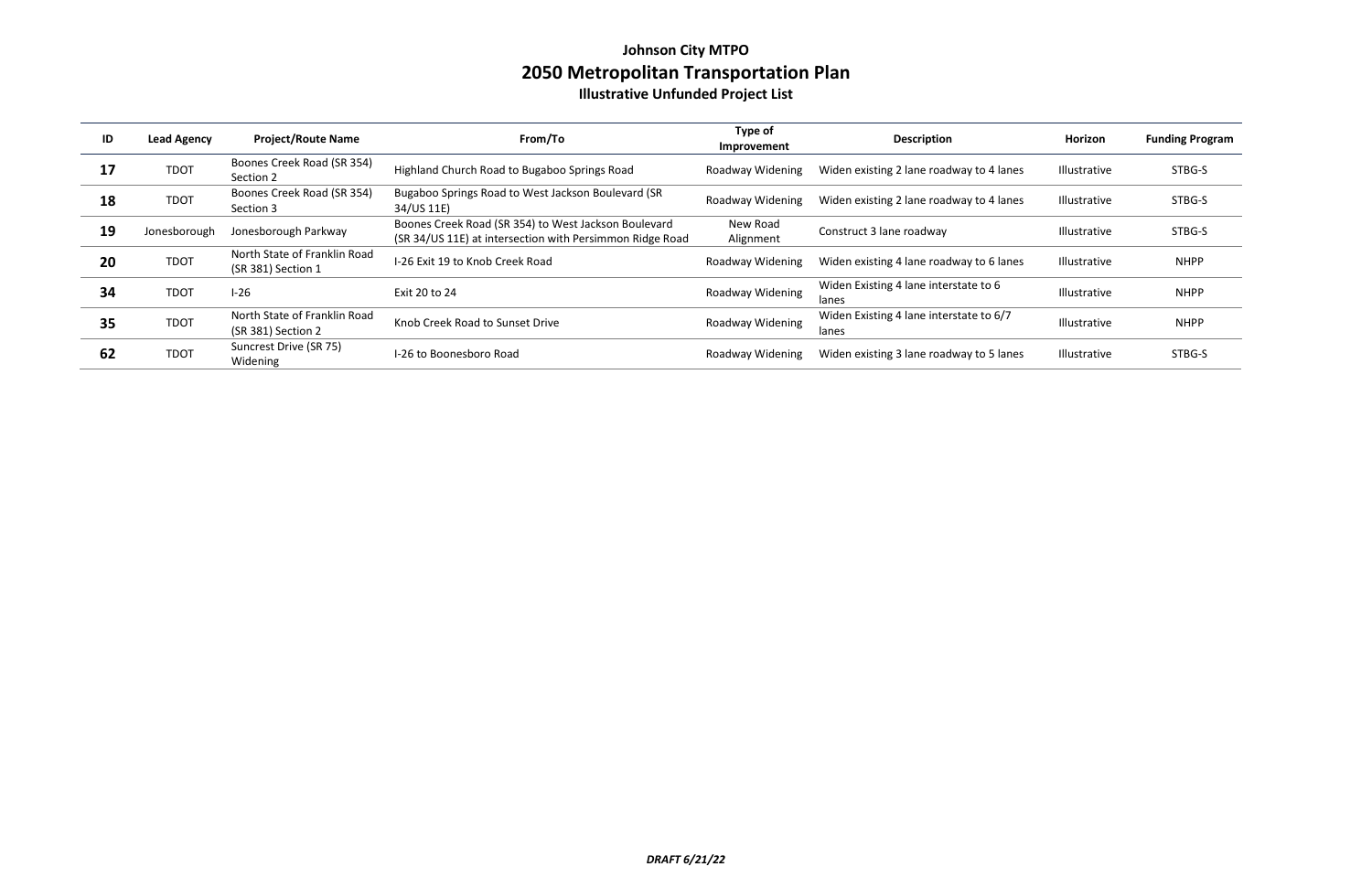### **Johnson City MTPO 2050 Metropolitan Transportation Plan Fiscal Constraint Summary**

| <b>Revenue Source</b>                            | <b>Expenditures</b>                   | <b>Revenues</b><br>2023-2030 | <b>Expenditures</b><br>2023-2030 | Carryover<br><b>Balance</b> | <b>Revenues</b><br>2031-2050 | <b>Expenditures</b><br>2031-2050 | Remaining<br><b>Balance</b> |
|--------------------------------------------------|---------------------------------------|------------------------------|----------------------------------|-----------------------------|------------------------------|----------------------------------|-----------------------------|
| National Highway Performance Program (NHPP)      | Capital Projects                      |                              | \$9,189,227                      |                             |                              | \$235,931,290                    |                             |
|                                                  | ITS/TSMO/Safety Program               | \$81,908,220                 | \$20,498,651                     | \$20,498,651                | \$271,675,564                | \$21,073,590                     | \$11,000,427                |
| $(80\%/20\%)$                                    | <b>Bridge Program</b>                 |                              | \$31,721,691                     |                             |                              | \$24,168,907                     |                             |
|                                                  | Capital Projects                      |                              | \$17,838,587                     |                             |                              | \$39,361,914                     |                             |
| Surface Transportation Program (S-STBG)          | ITS/TSMO/Safety Program               | \$32,367,420                 | \$1,977,468                      | \$1,977,468                 | \$107,357,198                | \$18,616,953                     | \$43,299,496                |
| $(80\%/20\%)$                                    | Bridge Program                        |                              | \$10,573,897                     |                             |                              | \$8,056,302                      |                             |
| Highway Safety Improvement Program (HSIP)        | Capital Projects                      |                              | \$8,970,345                      | \$4,909,536                 | \$62,321,283                 |                                  | \$49,195,730                |
| $(90\%/10\%)$                                    | ITS/TSMO/Safety Program               | \$18,789,416                 | \$4,909,536                      |                             |                              | \$18,035,089                     |                             |
| Surface Transportation Program (L-STBG)          | Capital Projects                      | \$14,393,388                 | \$13,911,469                     | \$240,960                   | \$47,740,409                 | \$18,628,103                     | \$21,954,709                |
| $(80\%/20\%)$                                    | Bicycle and Pedestrian Program        |                              | \$240,960                        |                             |                              | \$7,398,556                      |                             |
| Other Federal-Aid Programs & Discretionary Funds | Capital Projects                      |                              | \$1,531,538                      |                             |                              | \$7,195,834                      |                             |
| (e.g., TAP, RAISE, NHFP, etc.) (80%/20%)         | Bicycle and Pedestrian Program        | \$2,758,154                  | \$613,308                        | \$613,308                   | \$9,148,327                  | \$794,777                        | \$1,771,024                 |
| <b>Local Funding</b>                             | Capital Projects                      |                              | \$18,719,860                     |                             |                              | \$4,807,243                      |                             |
| (100% Local)                                     | <b>Bicycle and Pedestrian Program</b> | \$19,021,251                 | \$150,696                        | \$150,696                   | \$63,090,239                 | \$14,646,097                     | \$43,787,595                |
|                                                  | Total                                 | \$169,237,850                | \$140,847,232                    | \$28,390,618                | \$561,333,019                | \$418,714,657                    | \$171,008,980               |

- Capital Projects
- **ITS/TSMO/Safety Program**
- Bridge Program
- Bicycle and Pedestrian Program

| <b>Expenditure Summary</b>            | 2023-2030     | 2031-2050     | Total         |
|---------------------------------------|---------------|---------------|---------------|
| Capital Projects                      | \$70,161,026  | \$305,924,386 | \$376,085,412 |
| ITS/TSMO/Safety Program               | \$27,385,654  | \$57,725,632  | \$85,111,285  |
| <b>Bridge Program</b>                 | \$42,295,588  | \$32,225,210  | \$74,520,798  |
| <b>Bicycle and Pedestrian Program</b> | \$1,004,964   | \$22,839,430  | \$23,844,394  |
| Total                                 | \$140,847,232 | \$418,714,657 | \$559,561,889 |